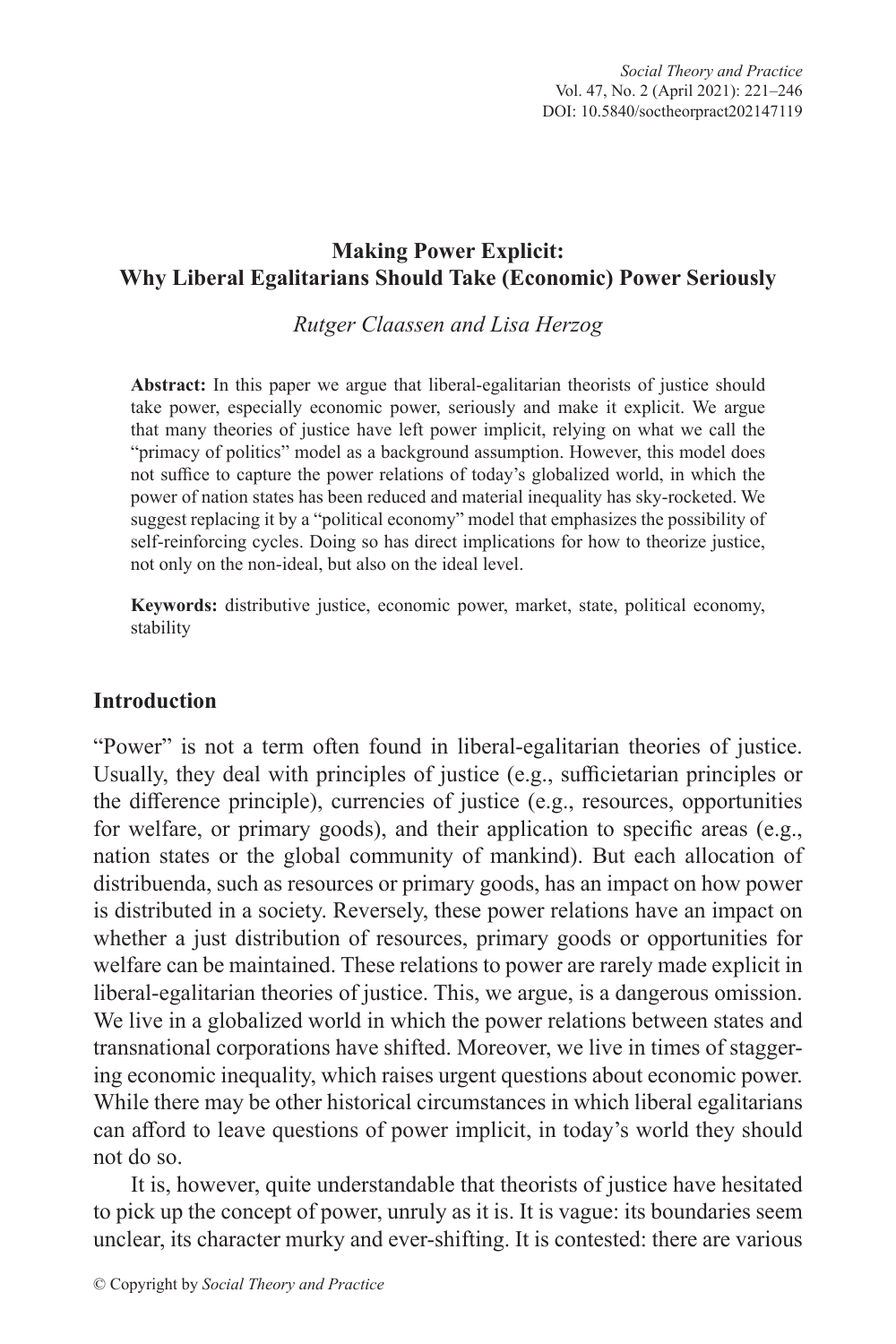conceptions of power, from different theoretical backgrounds, some, admittedly, presented in rather obscure language. And it is hard to grasp empirically: some of its forms can only be understood by drawing on counterfactuals or on notions like "what an agent would *really* want" that seem empirically inaccessible (and might smack of paternalism) (see, e.g., Ron 2008 for a discussion). Avoiding all these challenges, and opting for concepts with clearer demarcations, settled meanings, and empirically verifiability has undeniable advantages. Nonetheless, such a strategy of avoidance comes at a price. In this paper we argue that this price is too high.

Some theoretical discourses that positioned themselves at some distance from the discourse about justice have, in recent years, brought up issues of power. Neo-republicans have argued that the core of the concept of freedom is non-domination, i.e., not being subject to the arbitrary will of another (e.g., Pettit 2012; Lovett 2010). But so far, there have been few attempts to connect the neo-republican discussion to discussions of justice in the distributive sense (an exception is Lovett 2009; see also Claassen and Herzog 2019). On the methodological front, "political realists" have also brought up questions of power (for overviews, see, e.g., Stears 2007; Rossi and Sleat 2014). Inspired by the criticisms of the liberal mainstream by Williams (2005) and Geuss (2008), many realists have expressed dissatisfaction with the neglect of power as a political phenomenon; as Galston has put it, for example: "at the end of the day, coordination will require coercion or the threat of coercion" (Galston 2010: 390). But this debate has focused mostly on taking seriously the fact that *political* institutions exercise power, while not asking about other forms of power. Moreover, many of these contributions have moved onto a methodological meta-level instead of proposing conceptualizations of the relation between power and distributive justice.

In this paper, we respond to the calls to take power seriously, but without leaving the camp of theories of justice. We argue that theories can and should make power much more explicit. In particular, we argue for taking *economic*  power seriously, which is often neglected in the realist and republican camps as well.<sup>1</sup> Economic power is the power exercised by economic agents such as corporations, employers, rich individual investors and creditors, based on their economic resources.<sup>2</sup> By focusing on economic power—the form of power arguably most relevant for socio-economic justice today—we abstract from various other forms of power, e.g., religious or cultural power, which would

<sup>1.</sup> Exceptions are, for example, Machin 2013 and Rahman 2017.

<sup>2.</sup> We use the term "economic" in a non-technical sense, admitting the possibility of boundary cases in which it might be somewhat vague.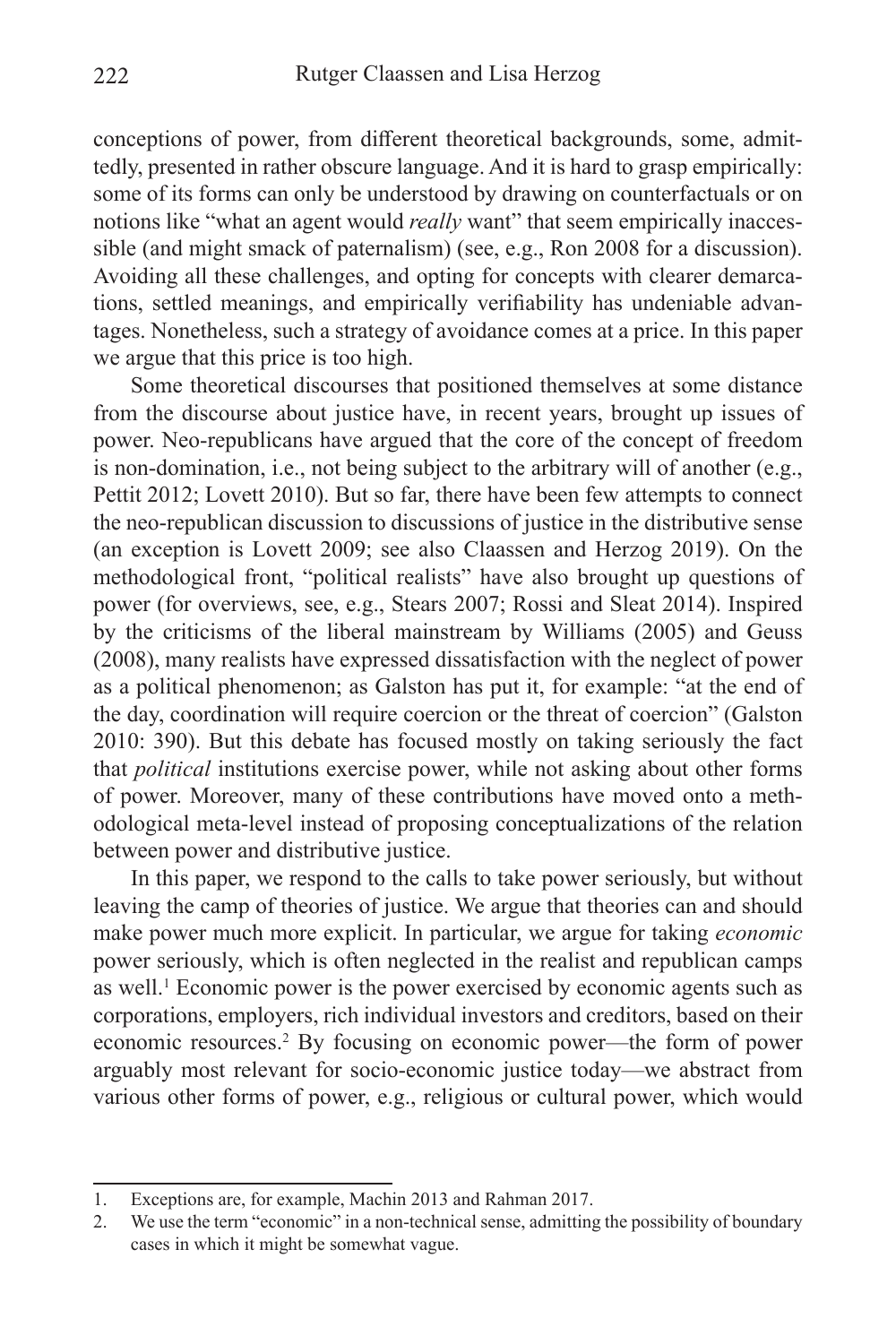have to be added to make the approach truly multidimensional.<sup>3</sup> But the advantage of this focus is to take on a number of important questions that often fall into the cracks between different discourses. This is particularly relevant for questions at the intersection of politics and economics. Our analysis focuses on the background assumptions of theories of distributive justice with respect to economic power; similar analyses could be provided with regard to other forms of power in other social contexts.

To make this argument, we contrast two social-ontological models of the relation between the political and the economic sphere. While all models, qua models, abstract from many real-life complexities, they can do so in different ways, foregrounding and backgrounding different aspects of reality. What we call the "primacy of politics" model seems to be the picture that is implicit in many theories of justice. This model holds that actors with political power are able to effectively regulate the economy, without political power being undermined in turn by exercises of economic power. While capturing some important insights, it rests on a number of idealizations and abstractions that make certain forms of power invisible. More specifically, it requires a neat separation into different social spheres—roughly along the lines described by Walzer (1983)—that is not always given in reality.

We suggest replacing this model by what we call the "political economy" model. This model holds that the political and the economic realm are intertwined, so that political and economic power influence each other reciprocally. Political economy is currently making a comeback, as economists have realized that their models had blind spots (Rodrik 2015). It provides crucial insights about the relations between the sphere of markets and the sphere of politics, for example about the risk of self-reinforcing processes that can destabilize societies. So far, however, these insights have rarely been taken up by theorists of justice. While one can find a revival of the notion of power in political philosophy (e.g., Forst 2015; Jugov 2020), and an ongoing debate about the place and role of markets in a just society (e.g., Satz 2010; Sandel 2012; Claassen 2009; Dietsch 2010; Herzog 2013; Herzog 2017), the two have not been brought together. We argue that drawing on the "political economy" model offers the opportunity to develop an integrated picture.

In order to develop this integrated picture, we paint with a broad brush, consciously neglecting some of the intricacies of different theoretical approaches. We hope that our method is justified by the fact that it makes visible a number of questions that can all too easily get lost between the cracks of

<sup>3.</sup> For reasons of space, we do not provide an explicit discussion of the power dimensions of gender and race, which are intertwined with the economic power relations we discuss (for example, the ways in which markets are naturalized often implicitly presuppose autonomous agents without duties of care, and neglect questions of discrimination).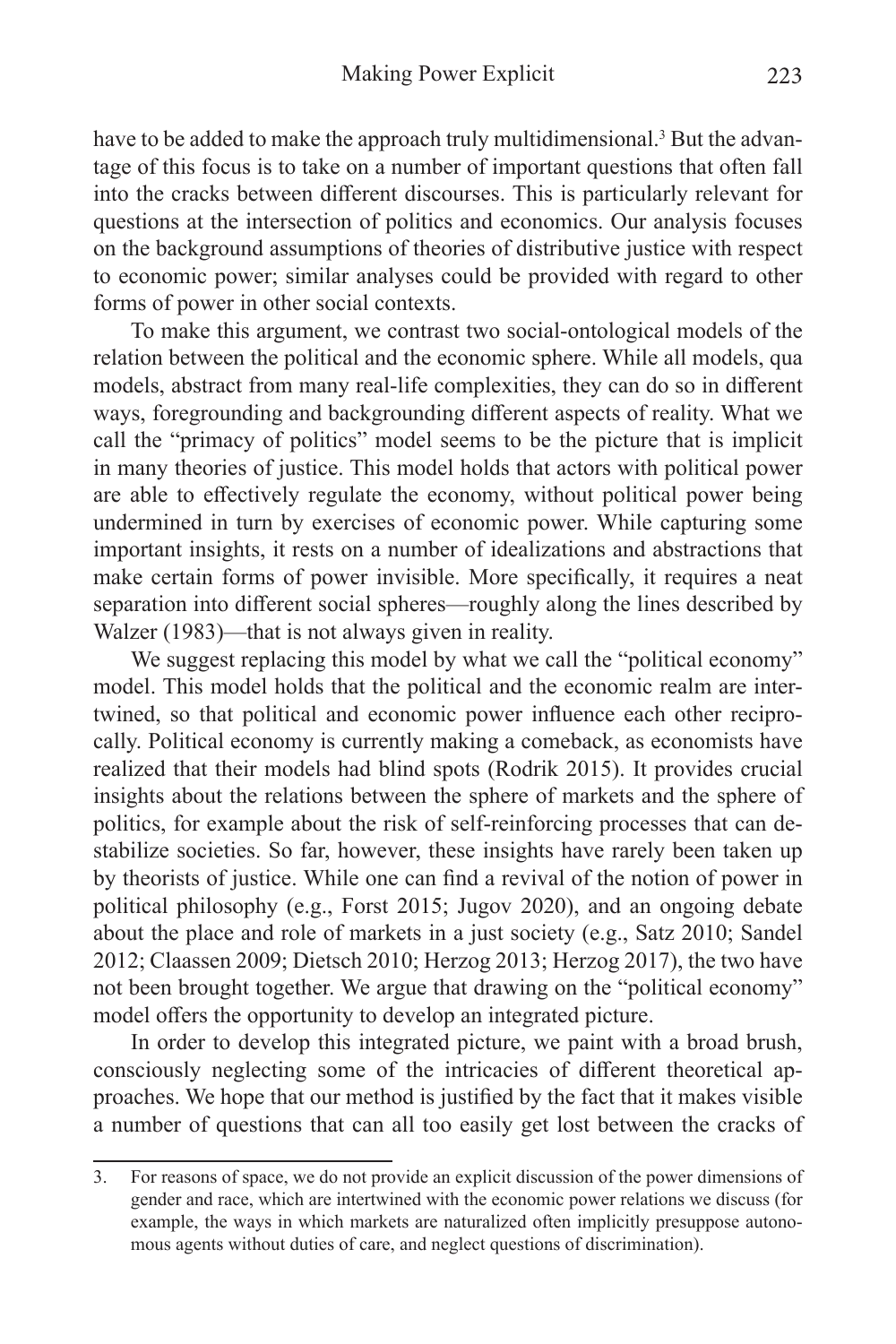different theoretical discourses. One major implication of our political economy model for theories of justice, we claim, is that it reconceives the debate between non-ideal and ideal theory. Instead of relegating power-issues to the stage of non-ideal theory, as is normally done, we will argue that they should be taken into account at the stage of ideal theorizing itself.

In the next section, we draw on the debate about power, suggest a working definition of power, and show how it relates to distributive justice. The third section presents the "primacy of politics" model and discusses its implications for how to think about power, which seems to fit with the way in which many theories of justice have implicitly dealt with power so far. As an alternative, in the fourth section we present the "political economy" model, focusing in particular on the role of feedback loops between different forms of power. In the fifth section, we discuss some implications for theorizing justice, also responding to the objection that our arguments only matter for non-ideal, but not for ideal theory. We conclude by suggesting that the "political economy" model also provides a way of understanding, in a reflective manner, the role of liberal-egalitarian theories of justice in today's societies.

#### **Power and Distributive Justice**

Theories of distributive justice often operate in a "who gets what?" mode: they develop principles for why certain individuals or groups should receive certain amounts of certain goods. This is an interpretation of "distributive justice," which coheres well with everyday notions of everyone getting "their due." It also means that one needs to agree on the *currency* of justice: what is it that gets distributed according to the suggested principle? A theory of distributive justice should be able, at least in principle, to operationalize its currency of justice into something (e.g., money, goods, or services) the distribution of which can be realized in practice. But what about distribuenda that seem clearly relevant to justice, but that are difficult to operationalize? What Arnold has called the "workability test" (Arnold 2012: 97) holds that if distribuenda cannot be directly distributed, then it must be possible to distribute their "social bases" and one should focus on these.

"Power" is hardly ever listed as a distribuendum in theories of justice, and the problem of operationalizability provides a possible explanation for why this might be so. In Rawls's *Theory of Justice*, for example, it is mentioned from time to time,<sup>4</sup> but it is not made an explicit issue as a primary good (except indirectly in "powers and prerogatives of offices and positions of respon-

<sup>4.</sup> E.g., Rawls 1999: 47: "Now by an institution I shall understand a public system of rules which defines offices and positions with their rights and duties, powers and immunities, and the like."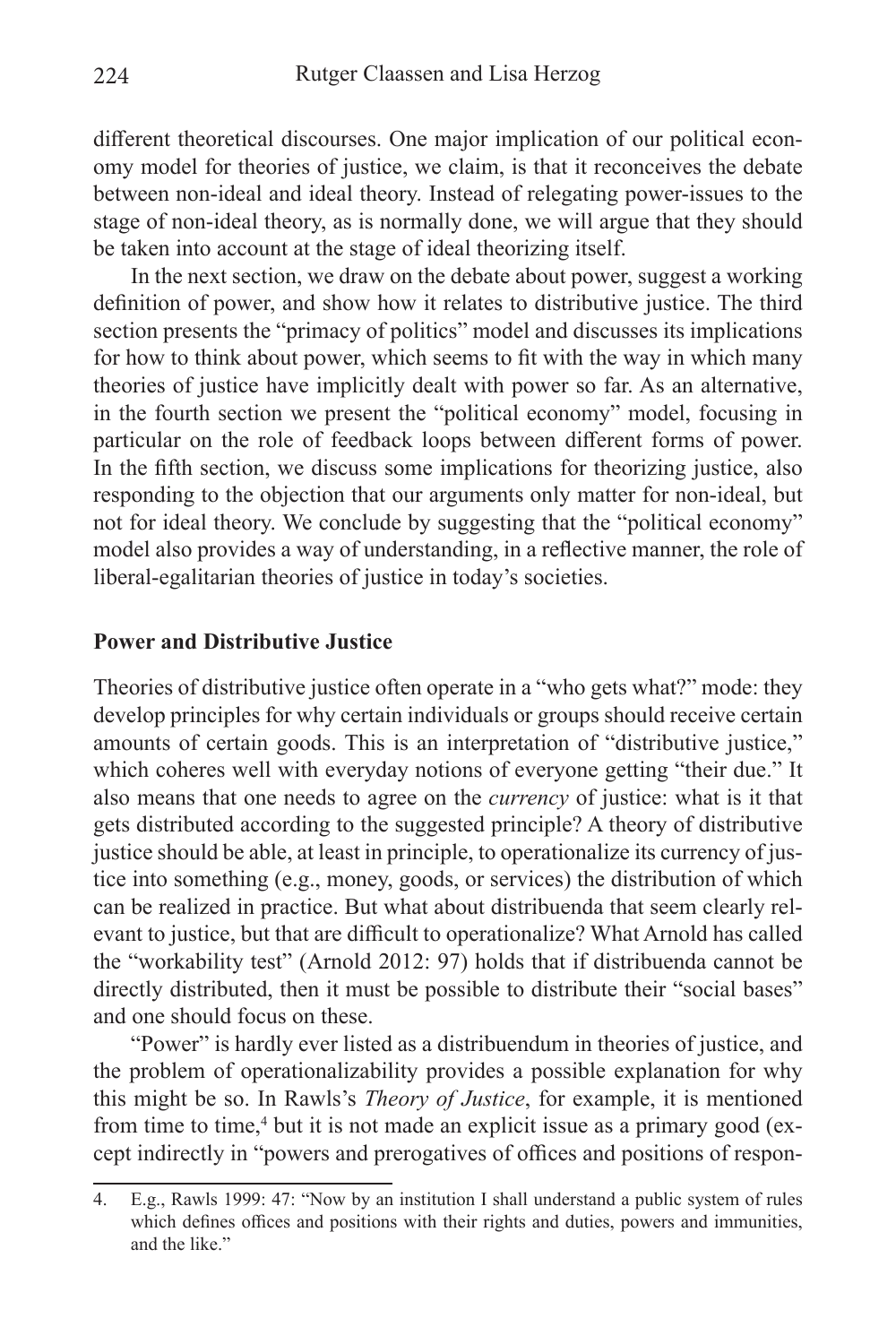sibility and authority"). In order to understand how power relates to theories of distributive justice—that of Rawls and also many others—it is helpful to briefly turn to the debate about the nature of power, which stands in curious disconnect from theories of distributive justice (for summaries, see, e.g., Dowding 2011; Clegg and Haugaard 2009; Scott 2001; Allen 2016).

One point of contention between theorists of power was the divide between defenders of "power over" and of "power to," which has now largely been decided in favor of "power to" as the logically prior concept (see, e.g., Morriss 2007: xiii). Analyzing "power to" enables us to understand the phenomenon of "power over," which is ubiquitous in social life. A related debate runs between agential or "dyadic" and structural conceptions of power, where the former focus on direct relations between pairs of agents, whereas the latter focus on social structures and the positions of differential power they create between agents or groups of agents (see, e.g., Rahman 2016). As will become clear, both dimensions are relevant to our purposes, but we consider structural power the more basic phenomenon (Claassen and Herzog 2019).

In a broadly Weberian tradition,<sup>5</sup> and following similar suggestions by Allen (1999) and Lukes (2005), we suggest understanding power as *being in a position to impose one's will on others*. Power can have various preconditions, central among which is the possession of resources, and it is an opportunity concept or a "capacity" (cf. e.g., Morriss 2007: 19). Structure and agency both play a role: social structures generate power by providing (individual or collective) agents with *positions* from within which they can impose their will on others; the reduction of power to "diadic" relations between two agents overlooks this important point (cf. similarly Wartenberg 1990, chap. 7; Laborde 2010; Jugov 2020: 8 ff.; Thompson 2013a, 2013b). For example, a position from within which one can coordinate with agents with similar interests provides one with more power than one in which agents with similar interests to one's own are scattered and one faces a collective action problem.<sup>6</sup>

When imposing one's will on others, this can happen against the other agent's will, but power can also exist and be exercised when there is no resistance.7 It is not even necessary to *intend* to exercise power in order to exercise it: when one is in a position of power, others may anticipate how one would react and adapt their behavior, a phenomenon Morriss has called "passive power" (2007: chap. 13).

<sup>5.</sup> Weber's famous definition holds that social power is 'the probability that one actor within a social relationship will be in a position to carry out his own will despite resistance' (Weber 1968, I: 53).

<sup>6.</sup> We thank an anonymous reviewer for pushing us to make this point explicit.

<sup>7.</sup> Scott, for example, holds that 'power always involves resistance' (Scott 2001: 25) but this has counter-intuitive implications: if subjects stop resisting, power disappears (cf. also Dowding 2003: 313).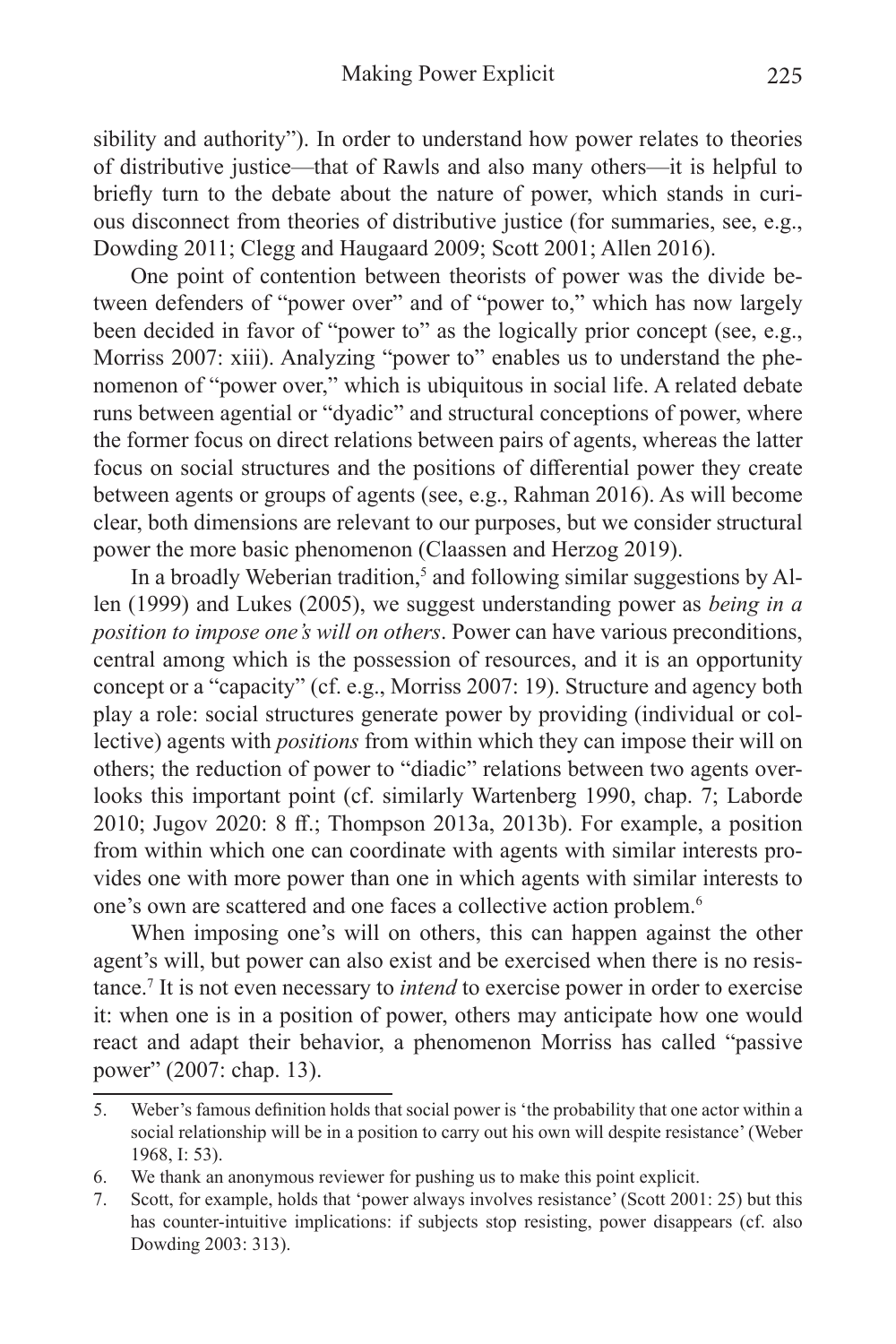While some earlier commentators on power, e.g., Dahl (1957), had focused on actual events, a famous criticism by Bachrach and Baratz (1962) pointed out that *non*-decisions can also be the result of power relations. Lukes (1974, 2005) called such control over the agenda of decisions the "second face" of power. He also introduced a "third face," that of shaping the preferences of other individuals (see similarly Forst's [2015] notion of "noumenal power," which also includes shaping other people's *beliefs*). Sometimes, the "third face" of power altogether *constitutes* agents, as Foucault's emphasis on the "productive" character of power made clear (e.g., Foucault 1995; see also Thompson 2013b, 2018).<sup>8</sup> Such power can be exercised without infringing legal rights or changing the distribution of resources. Its amorphous character makes it difficult to theorize; nonetheless, some of the most socially relevant and interesting phenomena arise from the interaction between legal rights, the distribution of resources, and ideological power, so one should not neglect it.

Many phenomena of power arise from the *interrelation* of various factors: formal institutions, the distribution of resources, and other factors, e.g., social norms or personal charisma. Not all of these factors can be "redistributed" in any straightforward sense. If at all, they can only be influenced by changing *other* structures, for example by blocking exchanges that would translate privileges from one sphere into another (Walzer 1983).

But in liberal-egalitarian theories of justice, there often seems to be an assumption that from a normative perspective, all that matters is the distribution of these other factors that *can* be explicitly distributed. Or to put it differently: if one distinguishes between formal institutions and the allocation of distribuenda (e.g., resources) they create on the one hand, and the constellations of power that flow from such an institutions-cum-distribution scheme on the other hand, then the assumption seems to have been that if the former is normatively justified, this justification carries over to the latter. In such an approach, power is left implicit. But as we will argue in more detail below, there can be complexly intertwined, self-reinforcing processes that put just distributions at risk in the middle and long term. These provide arguments for rethinking which distributions we actually consider just. In what follows, we focus on economic power for making this case.

<sup>8.</sup> In the debate about power, some authors have rejected the idea that such phenomena should count as power; Barry, for example, instead calls them "influence" (Barry 2002: 165). We acknowledge that they raise difficult methodological questions (see, e.g., Ron 2008), but nonetheless think that they belong to the concept of "power."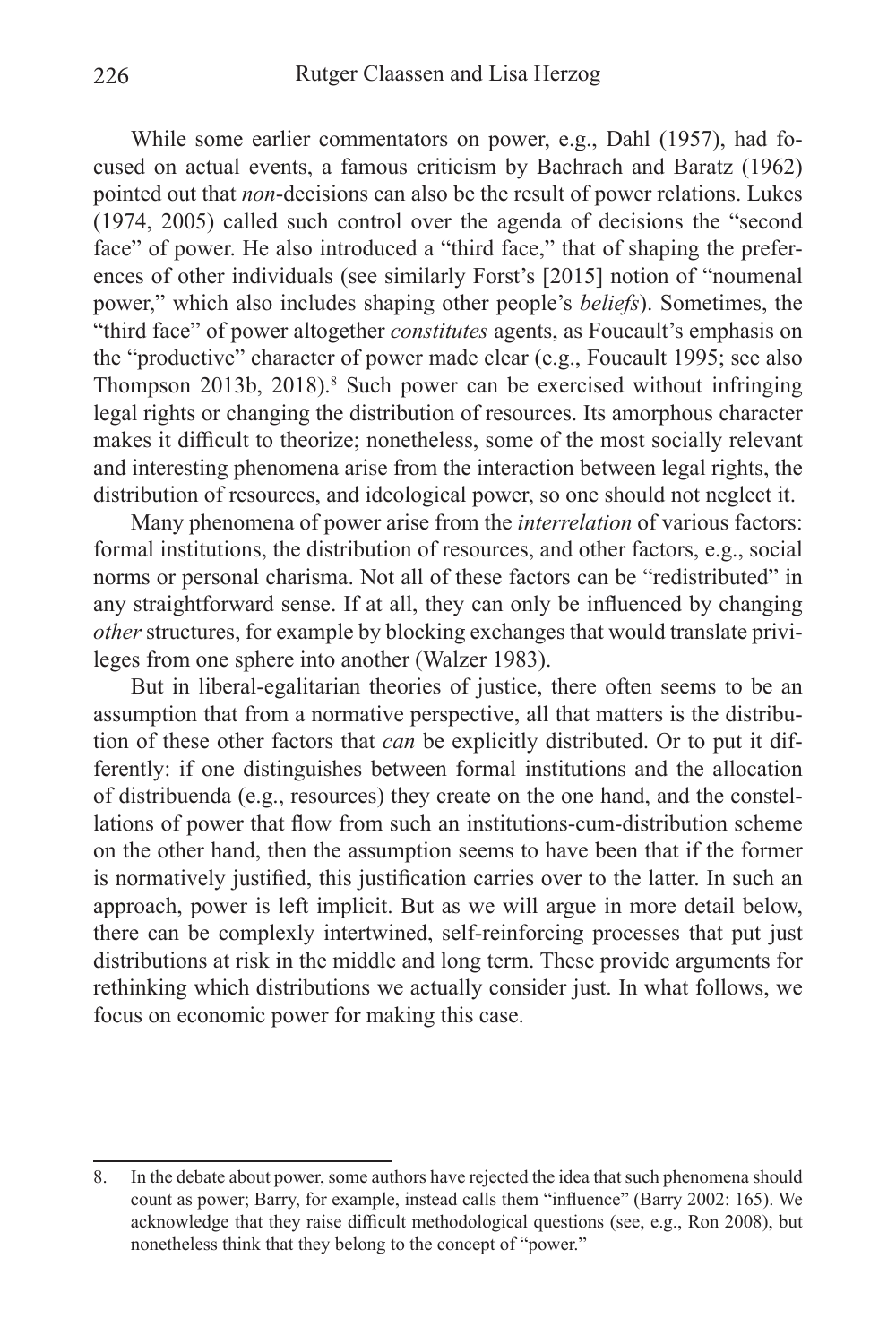## **The "Primacy of Politics" Model and Its Blind Spots**

When one thinks about the role of economic power in society, one influential model is what we call the "primacy of politics" model, following a timehonored slogan from social democracy (for an analysis see Berman 2006). In rough outlines, it looks as follows.

The state has a monopoly of power, and when push comes to shove, physical force can be used to enforce the political will of the community (but there are also complex checks and balances to prevent the abuse of that power). When it comes to the allocation of rights, resources, or other distribuenda, we can distinguish two mechanisms: sometimes, political power is used to decide *directly* about distributive outcomes, for example by allocating a budget to an institution. Often, however, a second mechanism is used: the role of political power is to create institutions (especially by setting the rules of the economic game), and thereby to *indirectly* influence outcomes, for example by allowing individuals, as consumers, to decide where to spend their dollars (Buchanan 1954). Examples of these rules include property rights, cartel and monopoly regulations, the kinds of contracts that are permitted, the rules of bankruptcy, and many other, seemingly technical regulations that shape the structure of markets and their outcomes (see, e.g., Reich 2015).

This model contains an important truth: markets, as free exchanges of goods and services, do not fall from heaven, but need to be created by those in positions of political power in the first place.<sup>9</sup> Political institutions are also needed to make sure there are no negative externalities or other deviations from the textbook model of markets that would undermine their efficiency. Thus, markets are "legally constructed," as Pistor (2013) put it with regard to financial markets: they presuppose political power.

Theories of distributive justice typically assume that political agents *can*  shape markets in certain ways, thereby bringing about the desired outcomes. A crucial question for our present purposes, however, is whether the "primacy of politics" is postulated as a normative ideal—or whether it is *assumed* as a stylized description of social reality. The "primacy of politics" model, as we use the term, conflates these two issues by *both* postulating the "primacy of politics" as an ideal, but *also*, though often implicitly, presupposing it as a description of reality.

Political realists have accused liberal egalitarians of lacking a theory of political power, i.e., of having neglected the way in which political power is ultimately based on "coercion or the threat of coercion" (Galston 2010: 390;

<sup>9.</sup> We do not deny that sometimes markets can exist in the absence of regulation (e.g., the unregulated virtual spaces on the dark net, which function without government oversight); but these generally remain restricted in scope, as exchanges are risky in the absence of clear and robust sanctioning mechanisms.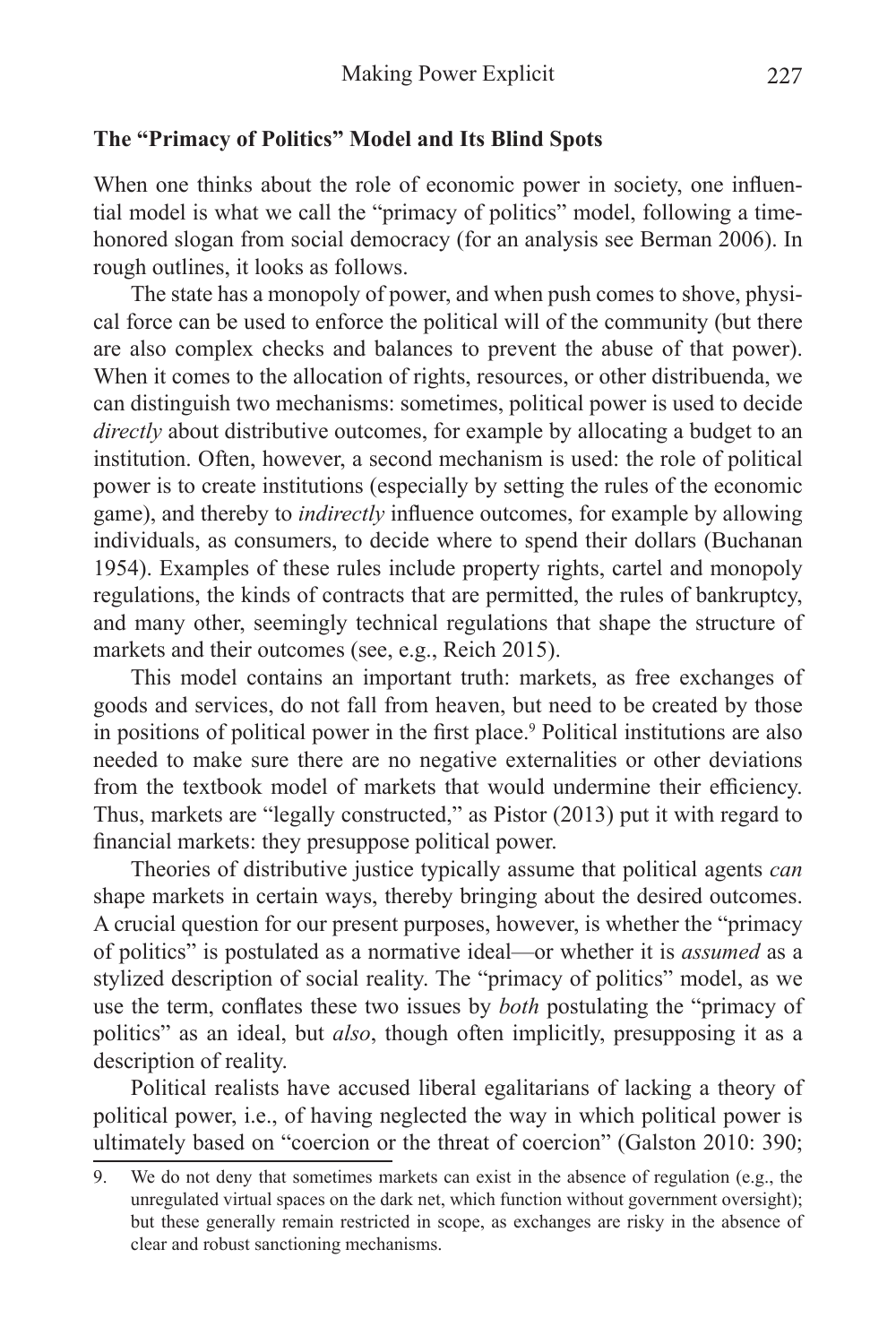on the realist debate see also Stears 2007; Rossi and Sleat 2014). But it is not so clear whether this characterization is sufficiently precise. Admittedly, liberal egalitarians may not have focused very much on the dirty underside of how political power is actually exercised. Rather, they had an extremely optimistic view of political power, in the sense that they assumed that it could always be exercised in neat ways, authorized by clear chains of legitimation and without any forms of abuse or corruption.

Moreover, and crucial for our topic: they assumed that it could be exercised *against those who have economic power*. State institutions, according to this model, are always sufficiently powerful to set the rules of the game, even against powerful vested interests. The state cannot overrule the laws of supply and demand, but it can, for example, overrule the cries of protest of large corporations when imposing its chosen tax rate. The possibility that economic power might obstruct the implementation of principles of justice was thereby implicitly rejected. This suggested a technocratic picture, in which the greatest challenge is to fine-tune the regulatory framework such that justice is optimally realized. To put it polemically: it suggested a mechanistic picture with imperatives along the lines of "Move this lever in the tax system by 4,9 degrees in order to reach the optimum position for the worst off."

Where is economic power in this picture, or rather: why is it not made an issue? A first thing to note is that insofar as political theorists took over models of markets from economists, this might not exactly have suggested power as a central category. As Lukes recently put it, economists "have little, and usually nothing, to say about the concept of power, about what power is, and how to study it" (Lukes 2016: 17). Maybe the main reason for this is that economists, even though also having models of monopolies, cartels, etc., often seem to assume that markets are fully competitive. In fully competitive markets, market participants can always switch to another party for exchanging goods and services, so if someone attempts to impose their will on them, they can simply leave.10 Many political theorists seem to have adopted more or less the same picture of the market as a sphere of voluntary transactions, in which power only plays a minor role.

To take a prominent and extremely influential example: Rawls explicitly stated that "a system of markets decentralizes the exercise of economic power" (1999: 241), and saw it as the task of the "allocative branch" of government to "keep the price system workably competitive and to prevent the formation of unreasonable market power" (1999: 244). While maybe not reduced to zero, economic power seems a negligible factor, and "Individual house-

<sup>10.</sup> As Taylor (2013) points out, this is why fully competitive markets may be looked upon favorably by republicans who focus on freedom as non-domination. But this perspective neglects many of the problems we discuss below.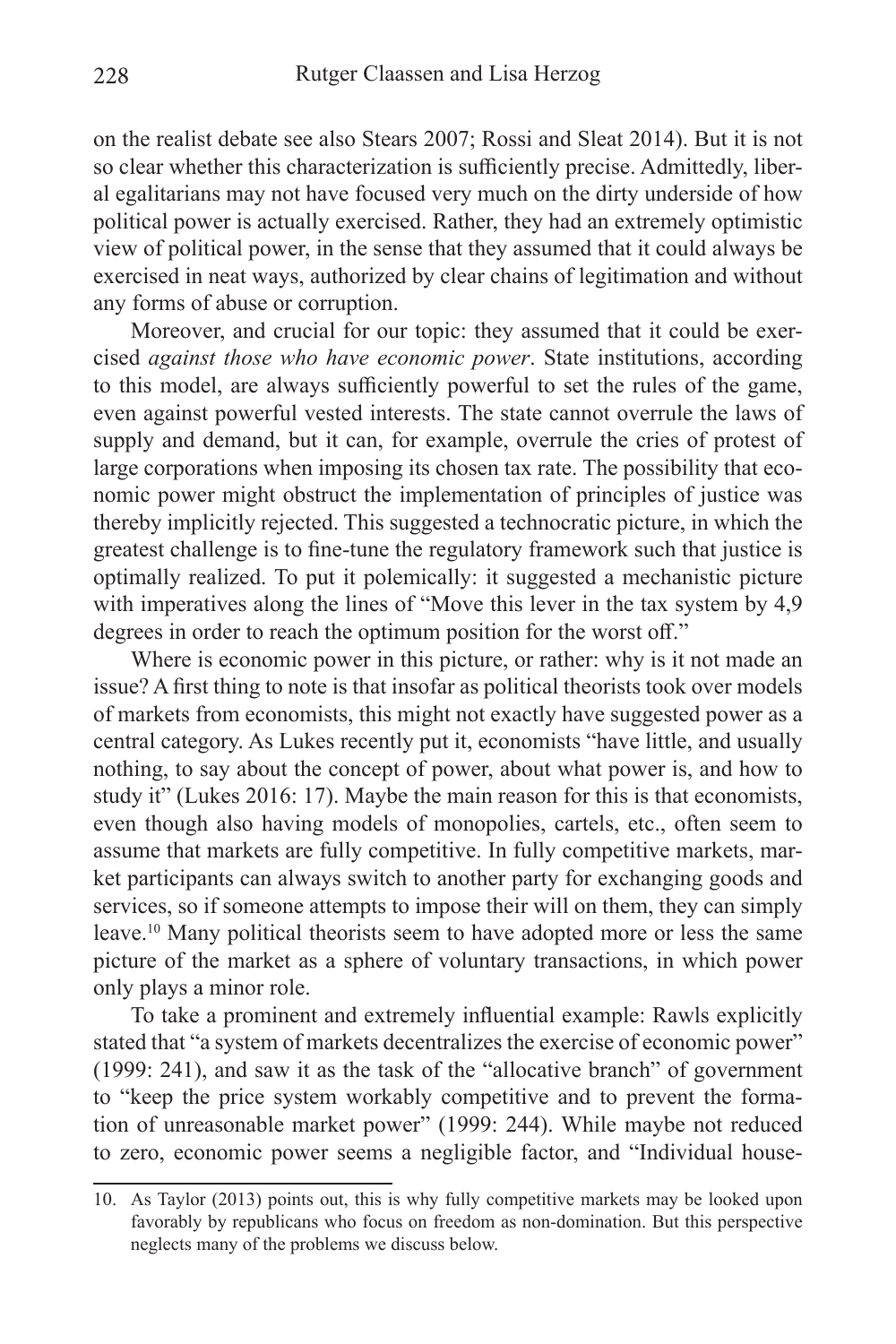holds and firms are free to make their decisions independently, subject to the general conditions of the economy" (ibid.). Other theorists in what Freeman (2011) has called the "high liberal tradition," have conceptualized markets in a similar way; a particularly obvious example can be found in the way in which Dworkin's (2000: chap. II) account of luck egalitarianism relies on a picture of insurance markets that seem to work without any friction and in a fully competitive mode.

Many real-life markets, however, are less-than-fully competitive, and there *is* market power in them, especially if anti-trust legislation does not prevent such power from emerging. To provide just one empirical example: research by Vitali et al. (2011) has shown that transnational corporations are controlled by a relatively small network of owners. Accordingly, these are, to a considerable degree, in a position to impose their will on others. But despite a wide acknowledgment by economists that most markets are somewhere in between fully competitive and fully monopolistic, in much work the simplifying assumption that markets are fully competitive remains in place, making such concentrations of power invisible.<sup>11</sup>

It is also worth noting that even markets that are competitive in a technical sense can have equilibrium points that put certain parties in positions of power over others. This holds, in particular, for labor markets, which are marred by a number of features that typically create an imbalance of power between employers and employees.12 The classic problem is that in capitalist societies, workers often have no independent source of income, because they do not possess access to capital. In these situations, they depend on finding employment, and while they might be able to exit from specific contracts, many of them cannot exit from the category of employment contracts altogether.13 Another way of describing this phenomenon is to say that the "opportunity costs" for not getting a deal are too high for them.<sup>14</sup> In this case, as in many others, there

<sup>11.</sup> The explanation for why this is so may be partly technical (when one abstracts the issue away, this renders things easier to analyze), partly ideological (having to do with the role of economists in policy advice). The factors mentioned at the end of this section (academic specialization, post-war embedded liberalism) also may play a role. We will here remain agnostic about the relative truth in all these explanations.

<sup>12.</sup> We do not discuss, for reasons of space, how the following phenomena could be described as "market failures"; this depends on what kind of market one assumes as reference point and how one describes it. Nor do we claim that our list of forms of power in markets is exhaustive.

<sup>13.</sup> Of course sometimes they do, and then they can start a new business, go back to school, stay at home and live of their partner's income, etc. Note that it is not just the market, but also state regulation, which will influence how easy or difficult such exit is. For example, in a system of employer-related health care benefits, workers are tied to their employers for this essential good. The choice of health care system is made by the state.

<sup>14.</sup> Cf. Pasardi 2012: 625, who draws on "social exchange theory" (e.g., Baldwin 1980).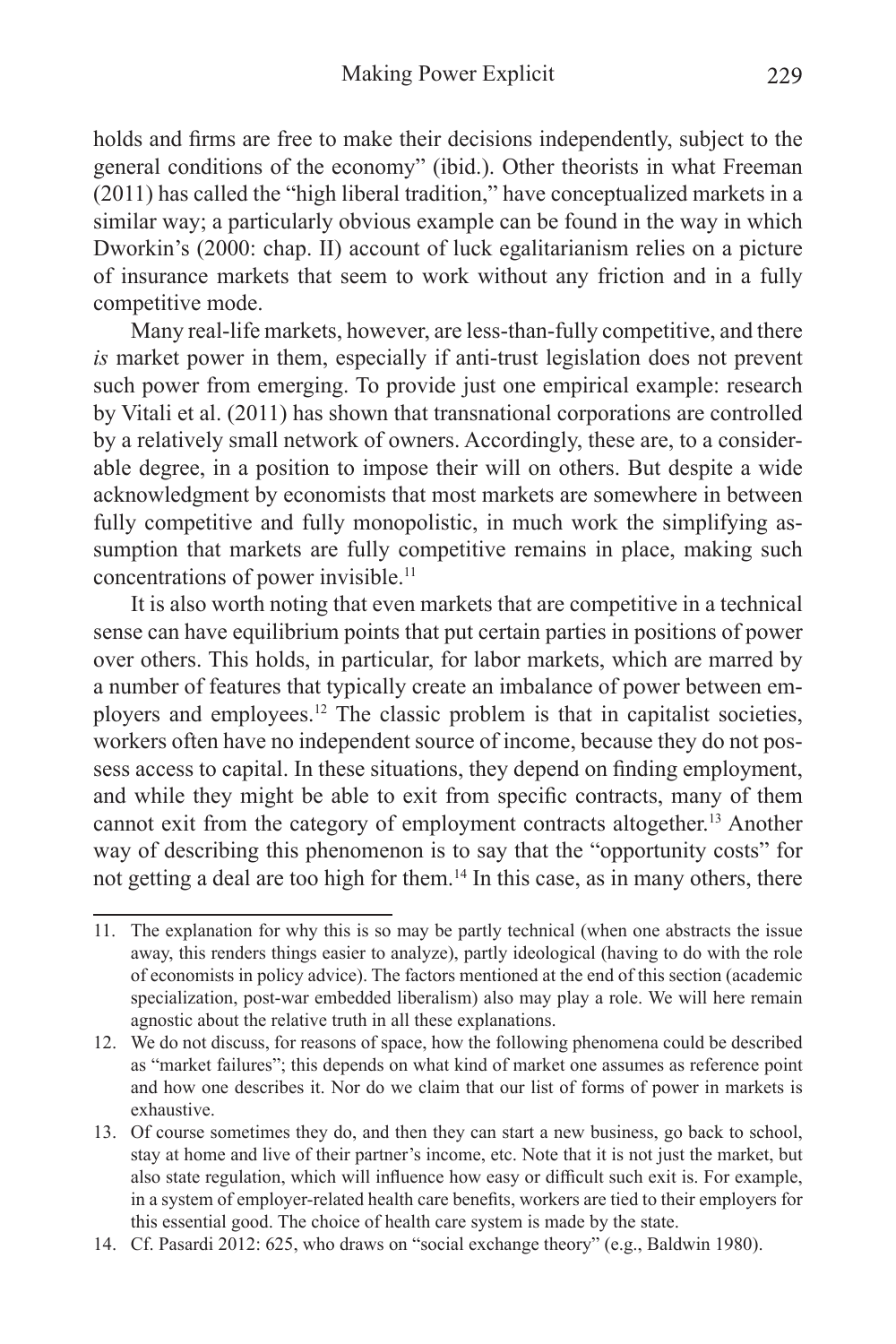is also a *temporal asymmetry*. Workers need to eat and hence need a regular income, whereas capitalists can survive without them for some time. Often, the possession of money helps bridge such short-term squeezes. This is one of the reasons for why the sheer possession of unequal resources can introduce unequal power into markets. If one side lacks attractive exit options and means for enduring prolonged negotiations, this gives the other side more bargaining power.15 Although formally equal, those who are more desperate to get a deal are likely to end up with a lower share of benefits (Christiano 2016; cf. also Thompson's  $(2018)$  notion of "extractive domination").<sup>16</sup>

In addition to power that arises directly from the structure of markets, there are the many ways in which Lukes's "third face" of power plays a role in markets. Many economic models—and, by implication, all accounts in political theory that implicitly or explicitly rely on these models—assume full rationality and fixed preferences, which is why these forms of power are invisible for them. For example, they cannot capture the way in which advertisement can "pollute" individuals' preferences, making them consume items out of short-term cravings (George 2001). The power exercised over individuals' beliefs and preferences is often part of a complex mélange that can hardly be captured by the dichotomy between voluntariness and coercion.

While one may find Rousseau's lament that modern man lives only in the eyes of others (1997) exaggerated, one should acknowledge that consumption patterns have a cultural index, and that there can be considerable pressure on individuals to adapt in order to avoid social exclusion. This can, in turn, have an impact on other power structures. For example, if an employee thinks that she has to maintain a certain standard of living to remain a "decent" member of society, and she knows that other jobs would be less well paid than her current job, this increases the power her boss has over her. Simply saying that she

- 15. Another phenomenon of power in labour markets is what Bowles and Gintis (e.g., 1993: 82ff.) have described as power on the "short side" of a market, i.e., the side that has the lower amount of open spots. This is endemic in labor markets, whether because of the "reserve army" of workers in classic Marxist terms, or because of "endogeneous enforcement." Bowles and Gintis (1993) use the term "endogeneous enforcement" to describe the problem that some contracts cannot be fully enforced by the legal system, for example because it is too costly to gather all relevant evidence. Employers therefore "endogenize" the problem of compliance by paying workers slightly higher wages, which raises the opportunity costs of non-compliance because workers might lose their jobs. "Contingent renewal" (ibid., 80) becomes the mechanism of enforcement; it implies that employers have power over employees.
- 16. Rawls acknowledges the existence of such forms of power, as can be seen in the following quote: "The determination of wages by existing institutions also represents, in effect, a particular weighting of these claims. This weighting, however, is normally influenced by the demands of different social interests and so *by relative positions of power and influence*" (Rawls 1999: 31, emphasis added). But he does not draw a systematic connection from the acknowledgment of market power to his principles of justice.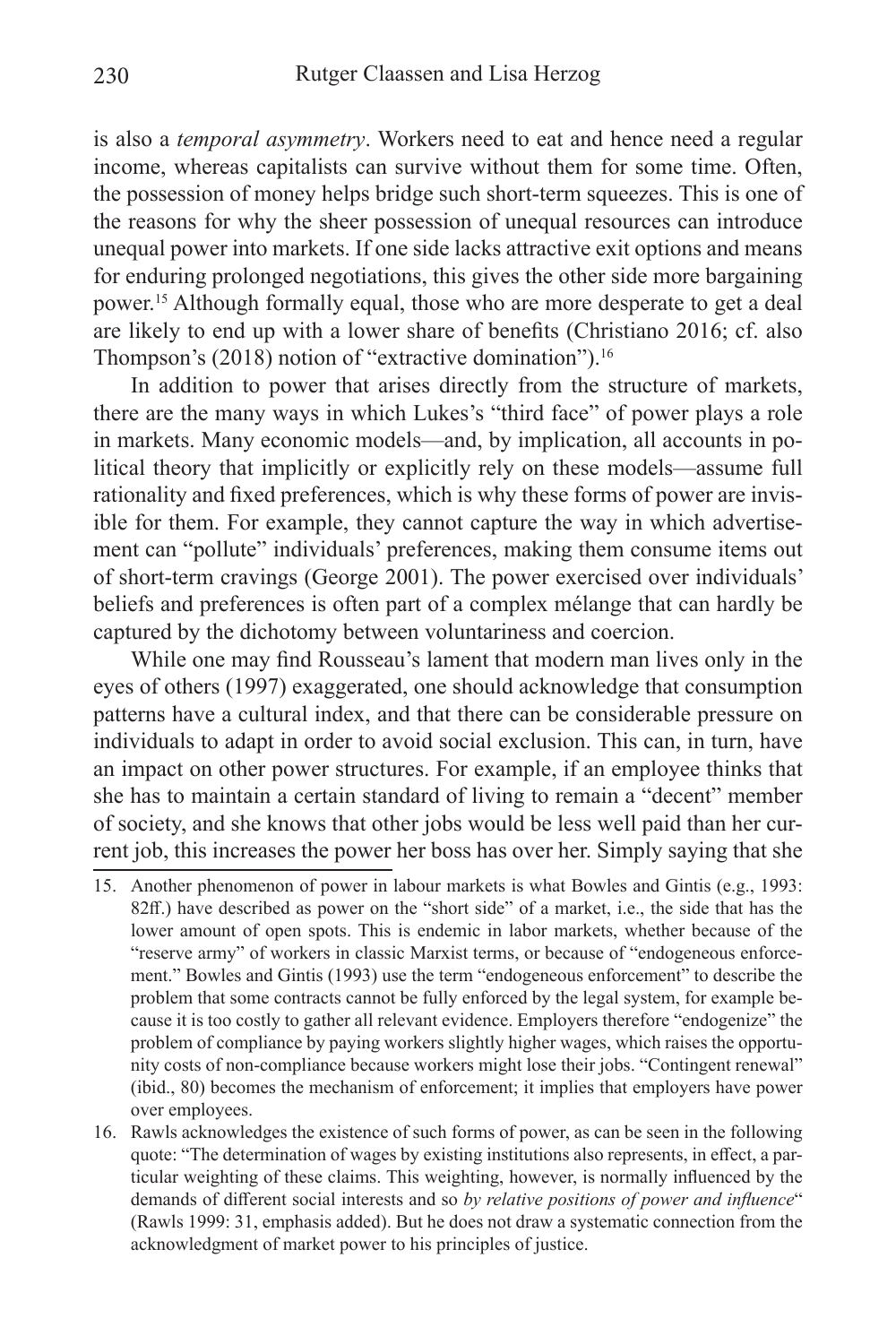would also be able to cover her basic physiological needs with a lower income, and that her boss therefore has no power over her, would be psychologically and sociologically naïve.

*If*—and this is a large if—the "primacy of politics" is given, such forms of economic power can be minimized by a wise design of the rules of the system: for example by strong anti-trust legislation, by the enforcement of employee rights, or by legal structures that allow unions or consumer organizations to create counter-power to the power of corporations.

Importantly, economic power can be self-sustaining or self-reinforcing: (one form of) economic power can allow agents to attain a greater share of the surplus in exchanges, and these additional resources can give them additional economic power (of the same form or in different forms). Whether or not this happens often crucially depends on whether economic power can spill over into other spheres, such as the political sphere, the legal sphere, or the sphere of culture and education. The "primacy of politics" model simply does not address any such questions about self-reinforcing dynamics within or between social spheres. Questions about, for example, the robustness of the legal system would not be covered directly by distributive principles—a legitimate theoretical move, but one that takes crucial real-life questions out of the picture.

Given all these deficits, one might in fact wonder why the "primacy of politics" model has been so influential. One reason may be the simple fact of the academic division of labor: the "primacy of politics" model allows separating *economic* from *political* questions and treating each in a separate discipline. For addressing some questions this may make sense—but the danger is that it leads to reifying the underlying social ontology into consisting of "a market," to be regulated by "a state."

A deeper reason might be the historical background of a specific historical period, namely the "Golden 30s" after WWII, in which the relation between the political systems of nation-states and their economic spheres was indeed relatively clear-cut (see similarly O'Neill 2017: 360). In the era of "embedded liberalism" (Ruggie 1982), the "primacy of politics" was relatively firmly in place, so that political scientists and political philosophers did not have to worry too much about interferences by economic power. Reversely, given that the political framework was stable, economists did not have to worry so much about the political background of markets, but could focus on their internal mechanisms. But it hardly seems a constellation that can be taken as the natural state of affairs. In today's globalized world, it seems unsatisfactory to rely on such a framework. If one makes economic power explicit, questions about the interrelation between it and other forms of power come to the fore—and in today's world, these are question that urgently need to be addressed.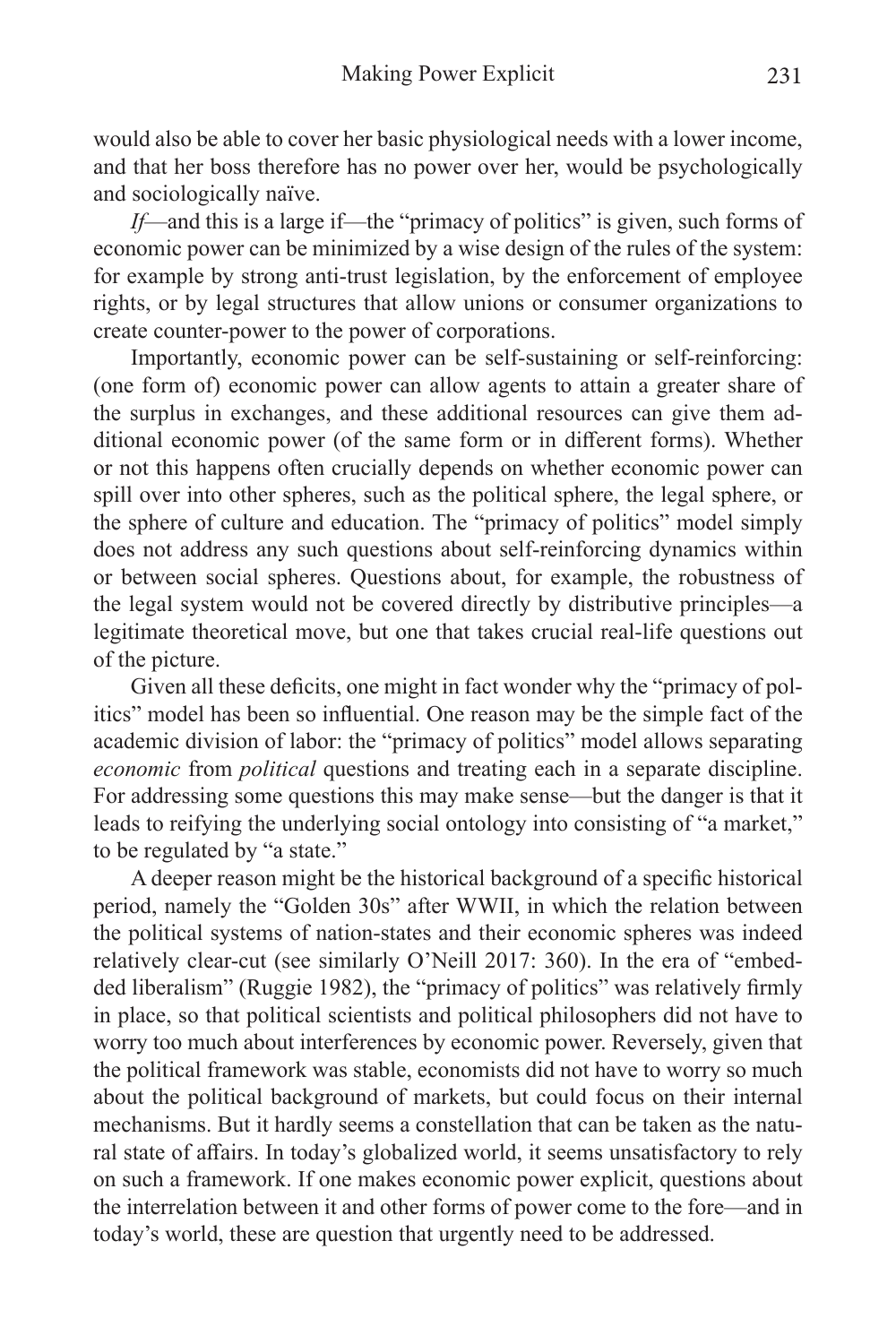#### **The "Political Economy" Model**

In what other way can one conceptualize the social ontology of the economic sphere, the power relations in it, and the relation to other social spheres, as a background for theorizing justice? What is needed is an *integrated* perspective, which takes the interrelations between different mechanisms into account, thereby acknowledging the fact that we live in one ecosystem of politico-economic power structures. Depending on how the power relations in this ecosystem play out, there *can* be a relatively independent political sphere, and there *can* be an economic sphere that is maintained by political structures and allowed to operate relatively undisturbed, as a competitive market. But this is only one of many possibilities, and it is a historical achievement to have "created" competitive markets by freeing the most important goods—land, labor and capital—from the social relations in which they had historically been embedded (Polanyi 1944).<sup>17</sup>

Such a perspective has been offered by political economy, a branch of theorizing that goes back at least to Adam Smith (1976 [1776]), and which has seen a revival in recent years (see, e.g., Acemoglou and Robinson 2012 or Stiglitz 2013; for an overview of recent literature, see Rausser et al. 2011: chap. I), based on earlier work in the "public choice" tradition (most notably Buchanan and Tullock 1962. See also, for example, Brennan and Buchanan 1985, Olson 1993, Buchanan and Congleton 1998, or Holcombe 2018). This perspective offers a fruitful model for those who are interested in giving normative theorizing a more realistic foundation.18 It uses a broad account of institutions, similar to North's definition of institutions as "the rules of the game in society or, more formally, . . . the humanly devised constraints that shape human interaction" (North 1990: 3). These institutions shape the social spaces within which humans act; they determine who gets what, and also who has what power. The relation between power and institutions is twofold. One can usefully distinguish between power exercised *within* a given institutional framework, and power that is exercised to *shape* this framework. To take a simple example: a parliamentarian applies a rule of parliament by casting her vote on a specific issue; she can also vote (under the current voting rules) to change tomorrow's voting rules.

<sup>17.</sup> The realization of anything coming close to the description of the familiar "primacy of politics" model, therefore, can best be seen as a special case, and the "political economy model" is the overarching framework, which explains when such a situation can arise and why.

<sup>18.</sup> To be sure, this model also picks out certain aspects of social reality and abstracts from others, just as other models do. Our argument is not that this model is less abstract, but rather that that it is more adequate for the purposes of political theorists.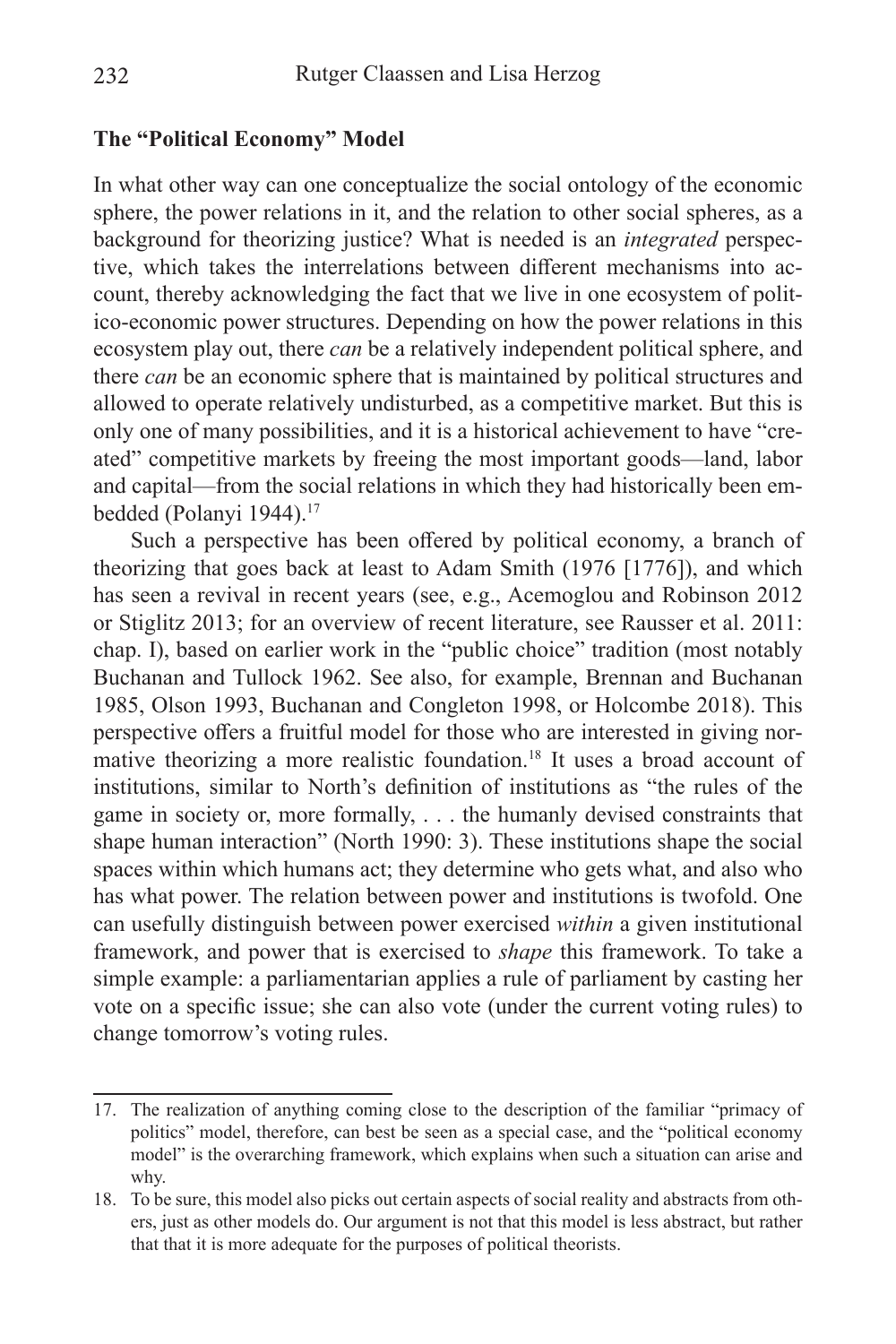Hence, critics seem right to object that the institutionalist picture suffers from a problem of circularity. For if the distribution of power depends on institutions, the reverse is also true: institutions are shaped by (amongst other things) exercises of power. This is correct—but this property is not a bug, but a feature of the perspective we suggest, because mechanisms of power are in fact often self-reinforcing. However, this holds both for legitimate power and normatively justifiable institutions, and for ones that are problematic from a normative perspective.

Within the economic sphere, economic power can lead to more resources, which can lead to more economic power. Similarly, in the interrelations between economic and political power, economic power can lead to political power, which can lead to more resources, which can lead to more economic power, which can lead to more power in other spheres, etc. But there can also be counter-movements: reducing power in one area can help prevent it from seeping into other areas. This leads to a different kind of cycle, in which imbalances of power are kept in check.

The picture that emerges from these considerations is one of either positive or negative feedback cycles. In a positive cycle, which one might call "the progressive cycle," power differentials are kept in check: unequal power in the economy—which is often based simply on inequalities in material resources—is contained by political power, which sets the rules of the game in ways that prevent economic power positions from becoming so exorbitant that they might in turn influence political power. Political democracy and the market economy are kept in an equilibrium in which power on neither side can become overwhelming.19 Of course, other institutions and social spheres are also part of the picture: the legal system, the educational system, the media, the broader culture, etc. Together, they create structures in which unequal power can be contained and equal rights can be defended. What the political economy perspective emphasizes is the *interaction* of these different spheres.

The negative cycle, in contrast, is one in which power differentials in one sphere reinforce power differentials in other spheres. The basic features of this "feudal cycle" are already explained in Adam Smith's analysis of feudalism: if political power can be used to improve one's economic position and vice versa, power will be concentrated in the hands of a small elite, and neither open markets nor more egalitarian political structures can develop (Smith 1976: Book III). These self-reinforcing mechanisms, and more generally speaking, questions about economic power, can rarely be found in contemporary political theory; even many theories of power are at such a high level of abstraction

<sup>19.</sup> Cf. similarly Rahman 2016, who argues for a limitation of economic power through instruments of direct democracy. In his 2017 book, Rahman draws on New Deal era thinkers for describing how the economic power of financial institutions could be curbed.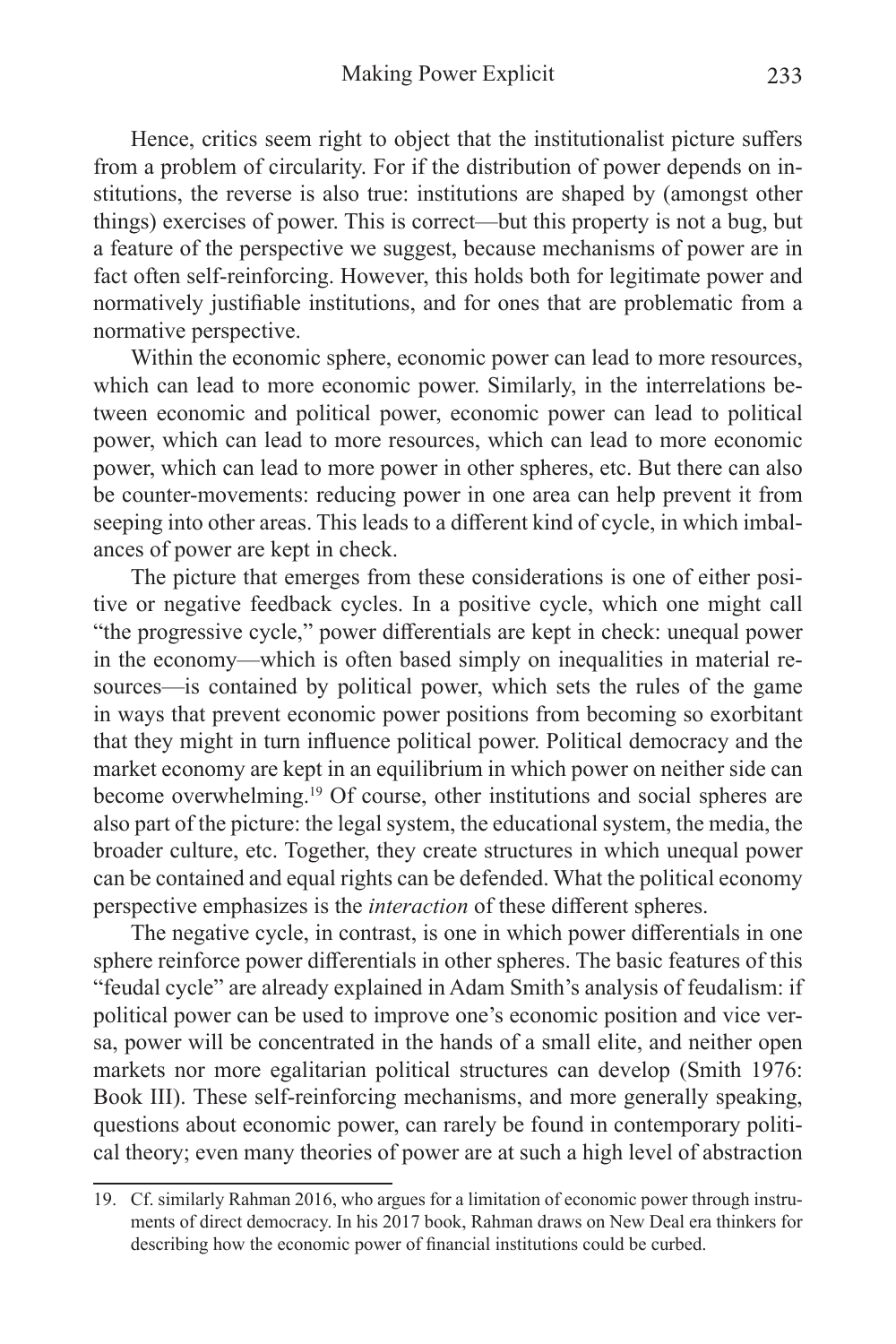that they require several steps of translation into more concrete terms before they can be applied to such questions.

An exception can be found in an exchange between theorists of power about the role of capitalists, especially large corporations, in democracies. Barry (2002) had argued that capitalists have power over democratic processes because they can block certain decisions, and politicians anticipate this.20 Dowding (2003, see also 2017) responded by arguing that they often do not even need to *exercise* their power—they benefit from "systemic luck," and get what they want "without trying" (ibid., 306). Empirical work confirms that picture. For example, during the Great Financial Crisis of 2007–2008, one crucial question concerned the question of whether governments could force banks to be recapitalized or not. Culpepper and Reinke (2014) show that structural power, based on the central role banks have for some national economies, rather than intentional actions directly aimed at influencing politics, can best explain the different reactions of governments concerning the recapitalization of banks. Relatedly, Bell and Hindmore (2015: esp. chap. 7) show that in the US and the UK—in contrast to Canada and Australia—banks had taken on extreme risks before the crisis, and governments hastened to their rescue when they got into trouble. As Hindmore and McGeechan (2013) argued, however, the banks "too big to fail" position was in turn the result of their previous efforts to attain this position. Different structural relations between financial institutions and governments in different countries, not so much the visible amount of lobbying etc., determined these outcomes.

A good way to understand such processes of political capture by economically powerful actors is through the concept of "rent-seeking" (first described in Tullock 1967). It describes the way in which economically powerful agents twist the rules of the economic game in order to benefit economically, for example by seeking subsidies, or by lobbying for weaker regulation, which then allows them to impose negative externalities on others.<sup>21</sup> This concept builds on the approach of an influential strand of work in political economy, that of constitutional political economy (see, notably, Buchanan and Tullock 1962: part IV; Brennan and Buchanan 1985; Buchanan and Congleton 1998; Holcombe 2018).

"Rent seeking" is not only a theoretical possibility, but the social reality in many countries. As Reich (2015), for example, analyses with regard to the US, numerous ways in which the "rules of the game" have been changed in recent years have been initiated by those with economic power, for their own

<sup>20.</sup> Christiano (2010) argued that capitalists have a duty not to exercise this power, but in saying this, he accepted that they possess it.

<sup>21.</sup> Some authors use the term "regulatory capture" differently; we here run them together because the point of "regulatory capture" usually is to extract rents.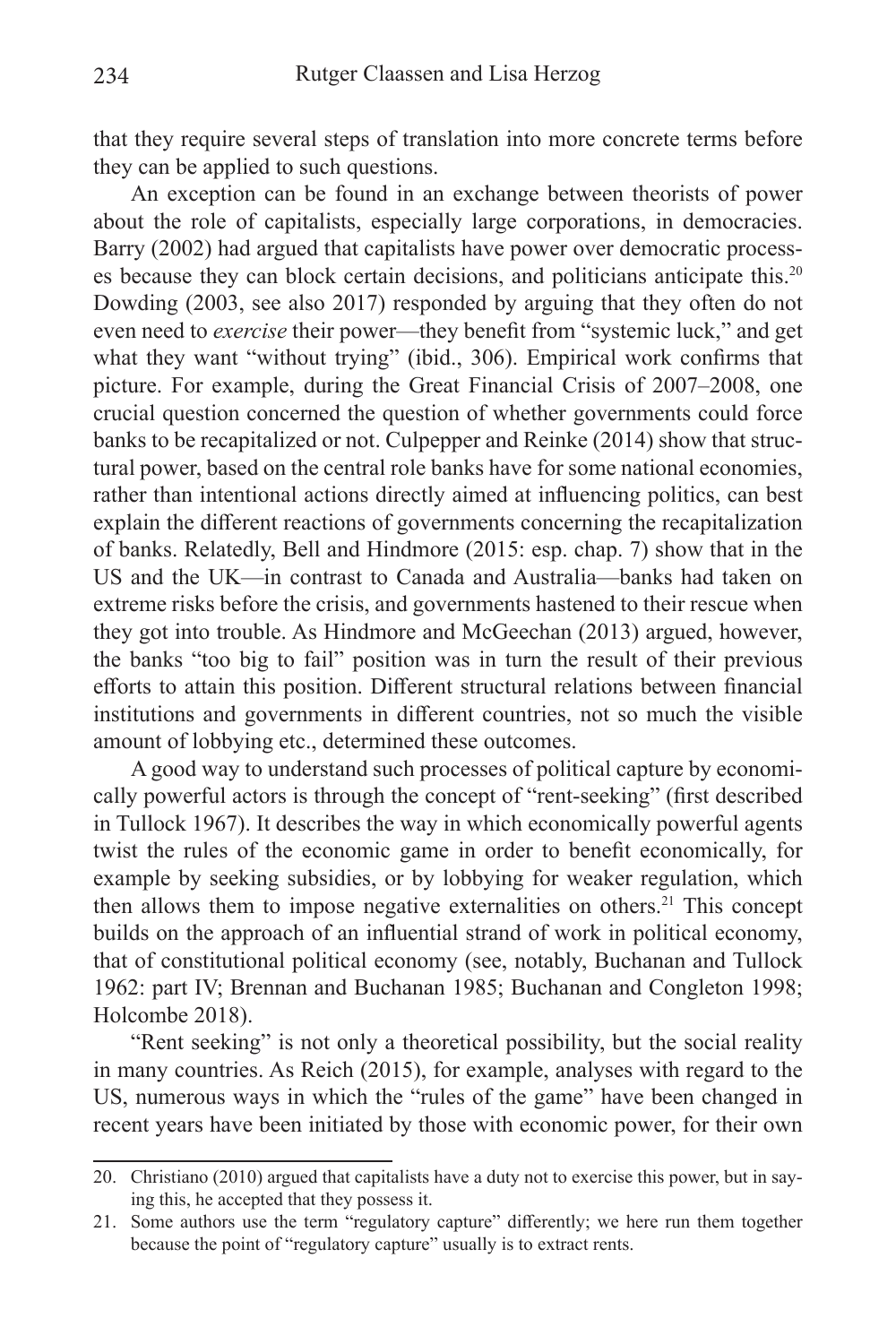benefit. If those with more economic power can gain more political power than the rest of the population—a phenomenon for which political scientists have found empirical evidence (e.g., Gilens and Page 2014)—the whole system enters a slippery slope. The more it moves into this direction, the more difficult it becomes to resist re-feudalisation, and it is likely that not only economic, but also other liberties will be eroded in the long term.

From the work on rent seeking and the empirical analyses that show its empirical reality, one can draw different normative conclusions, going into quite different directions.<sup>22</sup> The first—the road taken by most authors in the constitutional choice tradition—is to be skeptical of "big government." The less there is "up for grabs," the fewer opportunities there are for special interests groups to capture state institutions for their own benefit. As Holcombe, for example, recently put it in an extensive discussion of "political capitalism" (2018: 249): "If the problem is elite abuse of government power, the obvious remedy is to reduce the power of government, which would reduce the power of the elite to use government for their benefit."

But there is also another possibility, which is to emphasize the need for more democratic control to protect against special interest groups, and in particular against the influx of economic power.<sup>23</sup> Here one can think, for example, of the legal rules around campaign finances. From this perspective, it is a fundamental question how much economic equality is compatible with democratic and legal equality in the long run (see also below).

Which of these roads one prefers certainly also depends on other elements of one's set of beliefs, both normative and descriptive. This is not the place to argue for one version or the other, but it is worth noting that what we here see is a dispute between libertarian and liberal-egalitarian camps that concerns not so much the most basic normative principles that different commentators hold, but rather empirically grounded estimates about how likely it is that certain institutional patterns can be stabilized, and which strategies are necessary or sufficient to prevent the regression into a self-reinforcing form of feudalism in which a small elite holds both political and economic power in its hands, at the cost of the rest of society.

To be sure, real-life politico-economic processes are far more complex than the two self-reinforcing cycles we have here described. Contingent constellations, e.g., the personal chemistry between politicians and/or business leaders, can play an important role. Path dependencies are likely: once a certain set of institutions is in place, other institutions will often develop in com-

<sup>22.</sup> Combined strategies are also possible, depending on institutional settings and different spheres of government.

<sup>23.</sup> See for example Olson (1993) on the need for democratic control to maintain the conditions for security of property and contract in the long run.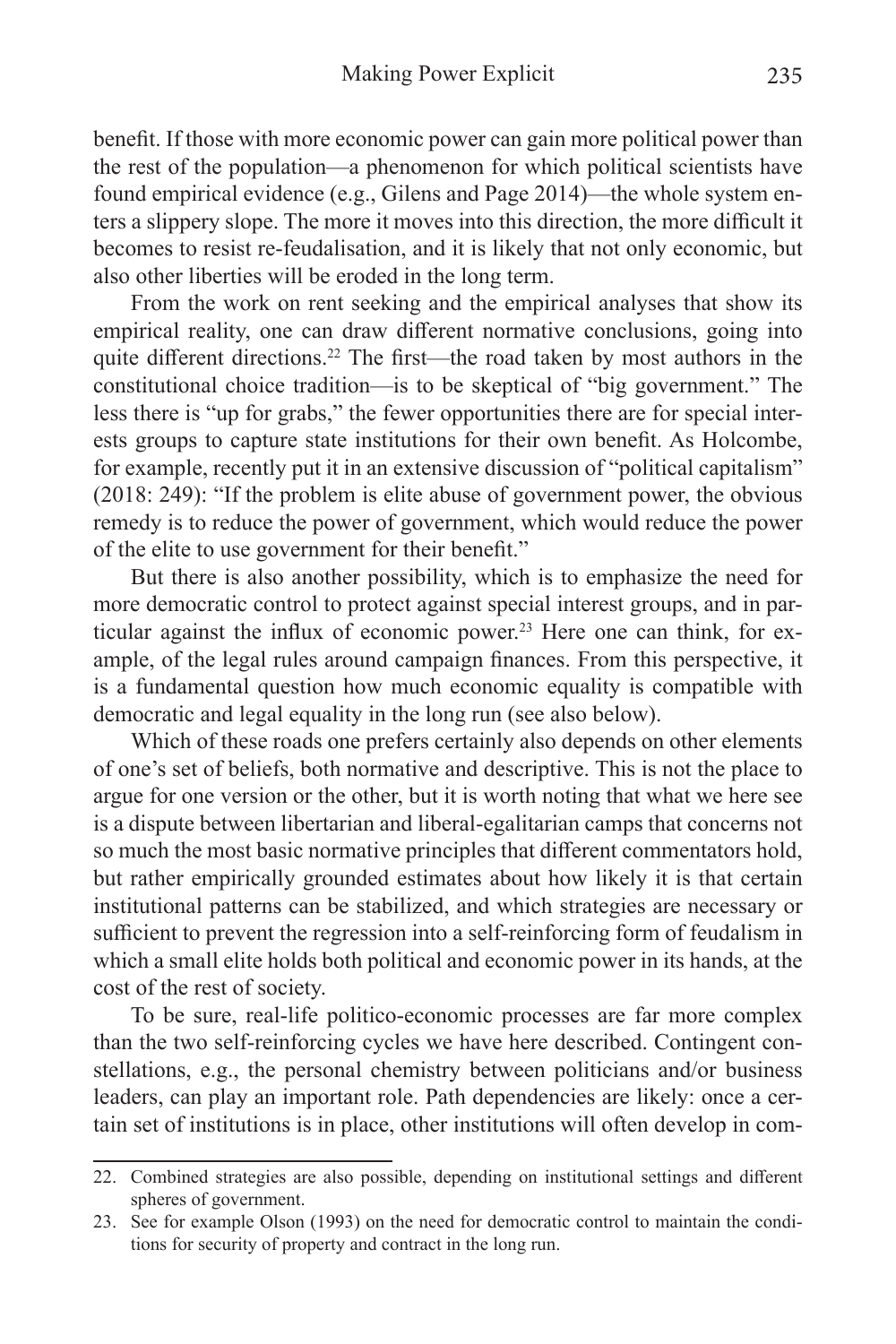plementarity to the existing ones.24 And sometimes, different processes that go into different directions can take place at the same time, leading to complex settings in which there can be strange alliances, and timing can be critical (cf. also Geuss 2008: 31ff. on the importance of "Kairos"). Savvy politicians and activists, but of course also savvy business people and corporate lobbyists, are well aware of these facts. Theorists of distributive justice should incorporate them into their thinking as well.

#### **Theoretical Implications, Ideal and Non-Ideal**

As we have argued earlier, mechanisms of economic power only make rare appearances in theories of distributive justice. Sometimes power is simply neglected, i.e., not made an issue at all. In other cases—maybe more often—certain constellations of power are simply assumed (one might also say "reified"), because it is taken for granted that the state can impose its principle of justice even on the most powerful economic agents, along the lines of the "primacy of politics" model. Today, this is highly questionable.25 This is why we need to make power explicit when theorizing justice—and this holds both for the level of "ideal" and the level of "non-ideal" theory.

Rawls, in his *Theory of Justice*, on rare occasions sounds like he was aware of the political economy perspective, for example when he points out that certain "levies and regulations" are meant, among other things, "to prevent concentrations of power detrimental to the fair value of political liberty and fair equality of opportunity" (1999: 245), and that progressive taxation can help to "forestall accumulations of property and power likely to undermine" the institutions that "preserve the justice of the basic structure" (1999: 246). In a curious side-note, he delegates questions about how to prevent "inequities in the economic and social system" from undermining "political equality" to "political sociology," holding that his theory is one "of justice" and not "of

<sup>24.</sup> This is emphasized in the research on "varieties of capitalism" (see in particular Hall and Soskice 2001).

<sup>25.</sup> Another form of reifying power, which we also find questionable, is to naturalize *economic laws*, as if institutions could not make any difference to them. Such a line can sometimes be found among commentators inspired by Marxism, who see political structures as nothing but the superstructure of economic power relations, or by scholars who see historical laws as impossible to resist (e.g., recently Van Bavel (2016)). The problem can be illustrated by the recent debate about Piketty's (2014) *Capital in the 21st Century*, in which he argued for the existence of a "law" of capitalism, namely that " $r > g$ ," i.e., capital returns are higher than growth rates. As some commentators (e.g., Galbraith 2014) pointed out, this "law" depends on institutions, especially property rights and taxation. By arguing for a global capital tax, Piketty himself also deviated from a deterministic view: he seemed to assume that there can, in principle, be the political will to impose such a tax on capital.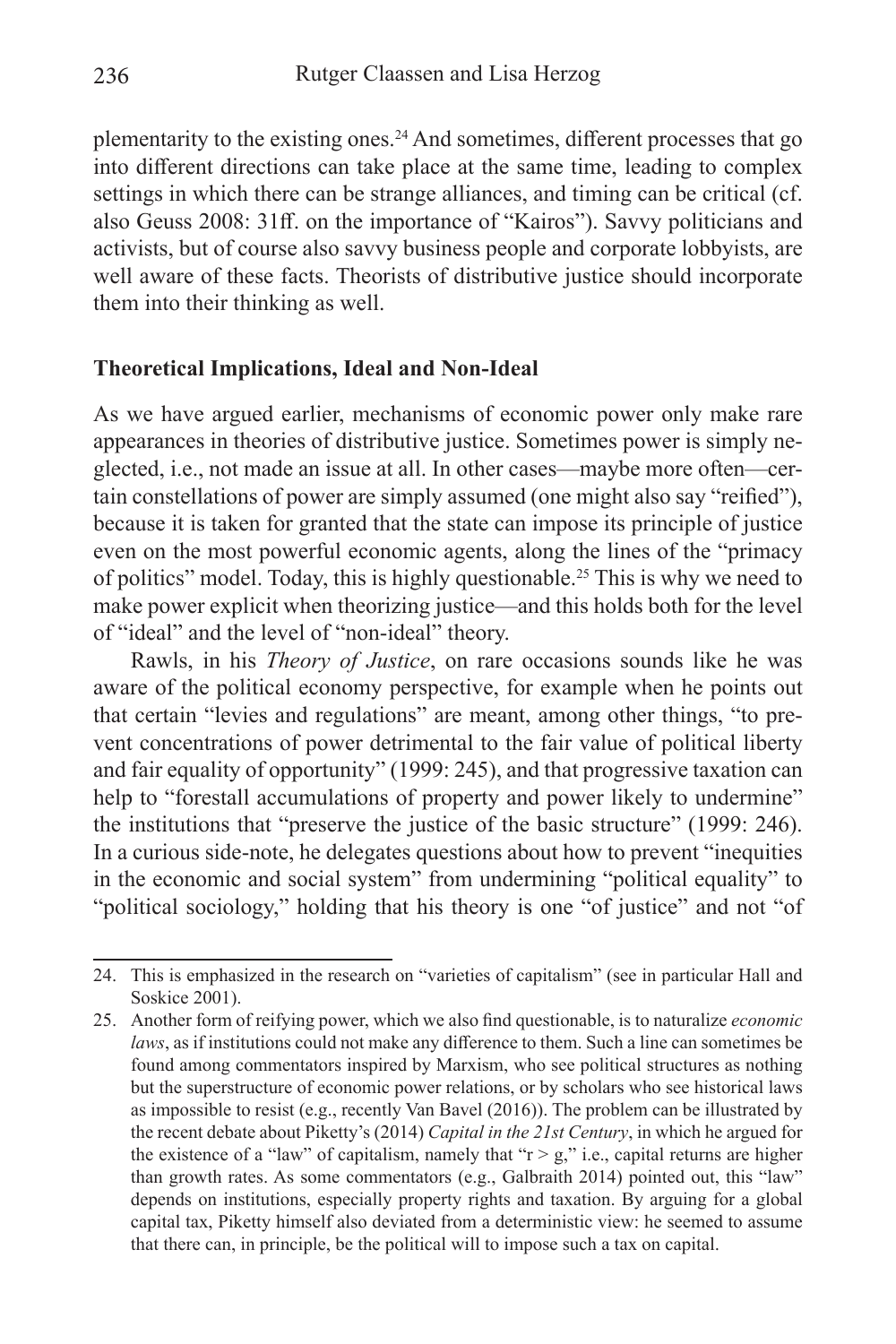the political system."26 Other theorists, notably G.A. Cohen (e.g., 1997), have gone even further in arguing that "justice" and "political systems" are entirely different things. But can we really separate the two so clearly?

It might be said, along Rawlsian lines and in terms that have recently been much debated, that power is only relevant for "non-ideal theory," in the sense of the *transition* towards a more just society (e.g., Valentini 2012). Our emphasis on the current state of inequality and on the globalized economy might be understood as saying that economic power is important *now*, because we are in a very non-ideal situation indeed. But according to this response, it would *not*  be necessary to think about economic power—or indeed other forms of power, for example religious power, which we have here bracketed—when thinking about an ideally just society. The latter question is sometimes understood as being *only* about principles, and not at all about institutions.

But this move is highly debatable. Theories of distributive justice of the Rawlsian and post-Rawlsian kind take a *certain* distribution of power—which above we have characterized as the "primacy of politics" model—as given, thereby absolutizing a rather specific historical situation. Every conception of an ideally just society is, by implication, also a theory about the distribution of power in it. The question thus is whether the power relations are self-stabilizing or self-undermining—and this question cannot be answered in isolation from questions of "who gets what?," because distributive outcomes have too massive an impact on how power is allocated. Therefore, power matters not only "on the way" towards justice, as it were—it matters for ideally just societies as well. At a minimum, it is a side-constraint on theories of distributive justice that they must be stable in the long run, i.e., they must not produce outcomes that lead to self-reinforcing, destabilizing dynamics. In other words: justice should be stable in the face of power differences, which implies that these differences, and the potential effects they can have, may have to be limited.<sup>27</sup>

What are the more concrete implications of the political economy perspective on distributive questions of justice? One issue stands out: the question of how much inequality one can admit along *one* dimension if this might lead to unequal power, which could lead to self-undermining processes, either within the same sphere or by spilling over into other spheres. If one wants to hold on to an egalitarian position in one social sphere—whether an equal political say in democratic politics, or equality before the law, or certain forms of equality (of opportunity) in the economic sphere—one should not ignore power dif-

<sup>26.</sup> For further analysis of the separation between normative principles and empirical assumptions in Rawls, see Claassen 2016.

<sup>27.</sup> In that sense, considerations of power have a structurally similar function to the Rawlsian notion of stability. But the latter runs along rather different lines: it concerns the stability of the overlapping consensus and the socialization of individuals in a way that stabilizes that consensus (see esp. Rawls 1999: chap. 76).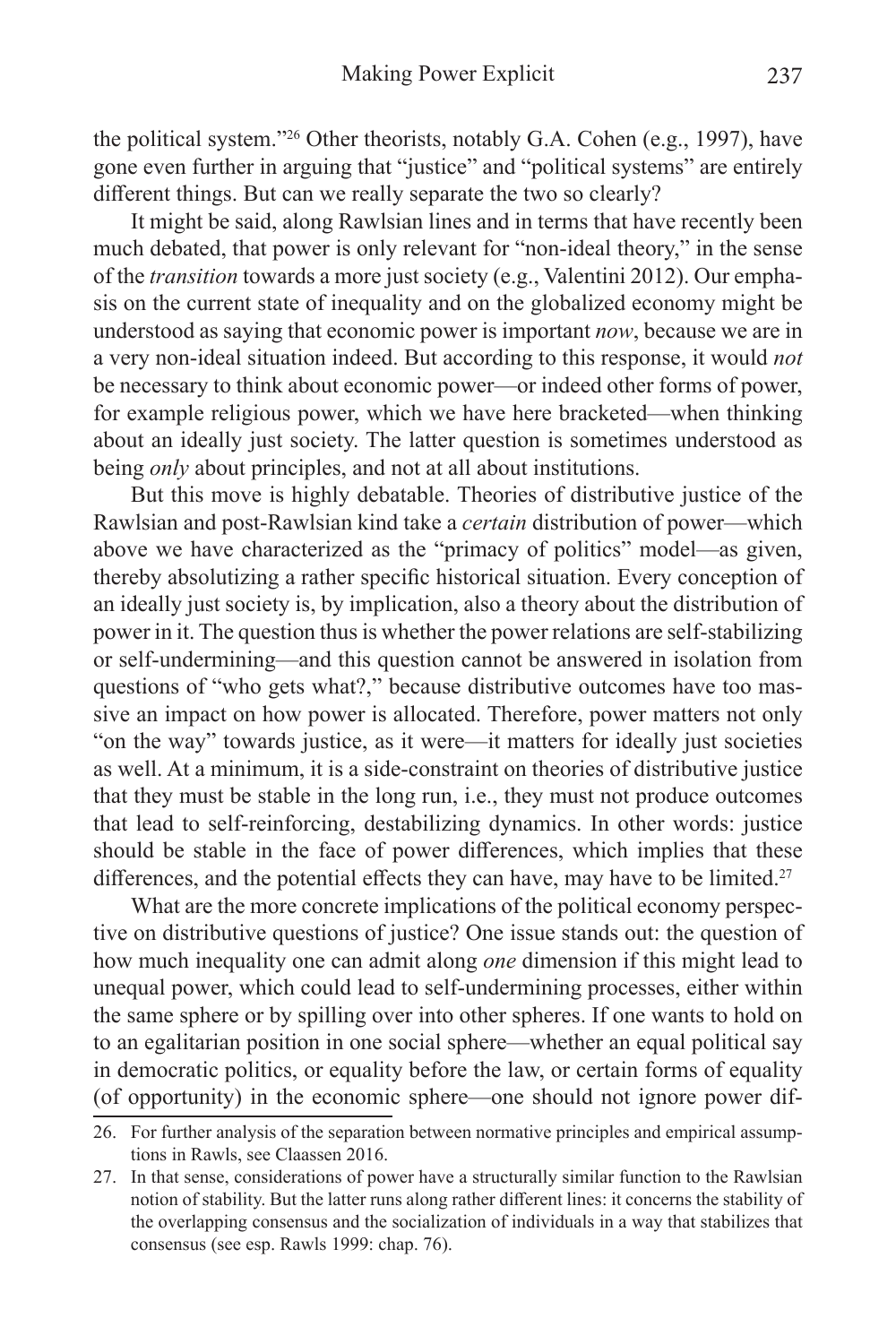ferentials in other spheres, and the ways in which unequal power can bleed from one sphere into another (see also Stiglitz 2013). Sometimes reducing the resources that can be "up for grabs" can also be a strategy—as outlined earlier in the context of rent seeking—for preventing spillovers of power between spheres.

These considerations are particularly relevant if one assumes that there can be tipping points at which structures that had previously been stable unravel very quickly. For example, once certain oligopolistic or monopolistic structures have been entrenched, it can be very difficult to break them up; but this might nonetheless be necessary for returning the system to a more equitable path.

A second implication is that theorists of justice need to be more explicit about the concrete mechanisms by which resources can be transferred *across* different social spheres—which can be imagined, roughly, along the lines described by Walzer (1983), without endorsing his normative perspective. A given distribution of income and wealth, for example, is not the same if in Situation A it can be used strictly only to buy consumption goods, whereas in Situation B, it can be used to buy better legal protection or better education for one's children. Theories of justice and proposals for institutional design need to anticipate such questions, and be realistic about the possibilities of preventing inequality in one realm from causing inequality in another. This is a point that many theorists of distributive justice would probably accept, especially if they are not purely resourcist. But it is rarely made explicit, and its implications are not discussed. An exception is Machin (2013), who recently argued that the super-rich should have to choose between giving up some of their wealth or forfeiting some of their political rights.

Last but not least, when analyzing the conditions of domestic justice from a perspective that makes power explicit, one is automatically led to take the realities of globalization seriously. Ronzoni (2009) has argued that one important question for global justice is whether or not it creates conditions under which domestic justice can be maintained. Today, this is hardly the case, and there are several areas in which we can see obvious problems: the lack of coordination in tax law (e.g., Dietsch 2015), or the unconditional acceptance of private property rights across national borders (Wenar 2015). While these issues may appear to be at some distance from questions about distributive justice, we cannot completely abstract from them. In fact, it is precisely when we think about an ideally just future state of society—and not just about problems in the here and now—that we would want to make sure that our distributive theories, and the implicit assumptions on which they are based, do not overlook such issues.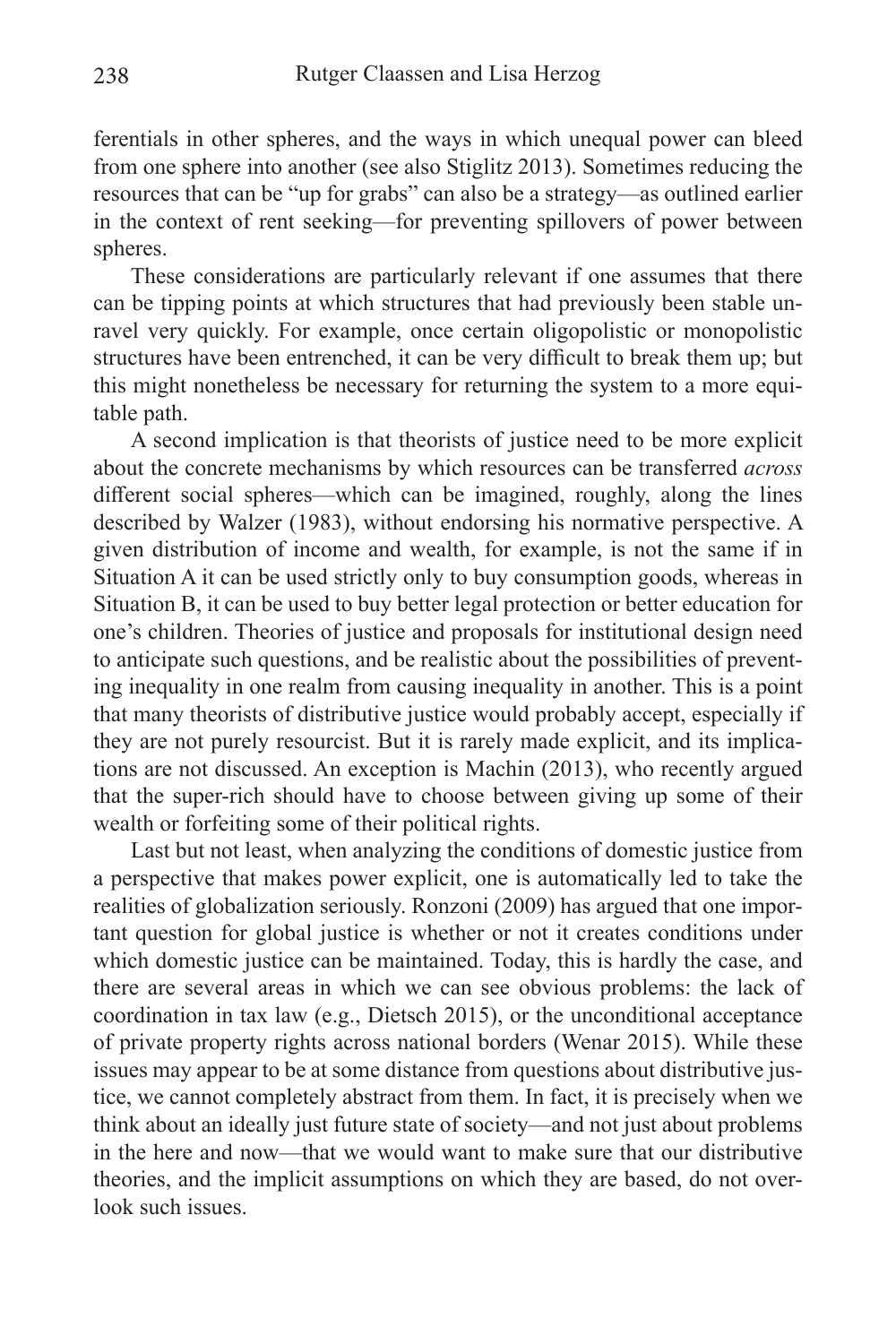#### **Conclusion: Theorizing against a Background of Power**

In this paper, we have argued that theories of distributive justice should be more explicit about the notion of power, especially economic power. Every distributive outcome, whether of resources, primary goods, opportunities for welfare or any other currency, is also an input for the overall power relations in a society. Often, this dimension has remained implicit. By making it explicit, one can get a clearer picture of the relation between different forms of power, as we have here demonstrated with regard to economic and political power. We have suggested replacing the "primacy of politics" model with its highly demanding, and today rather unrealistic, assumptions by a "political economy" model that takes positive and negative self-reinforcing tendencies seriously.

The perspective we suggest implies that an important task for theorists to be executed in collaboration with empirical social scientists<sup>28</sup>—is to develop a better understanding of the various manifestations of power in the contemporary world. Not all of these are equally hard to change. Some problems are glaringly obvious, such as direct channels for money to buy political power (Christiano 2012). Others are more difficult to understand, and it is more difficult to come up with potential solutions. For example, if one does not want to abolish large firms, which have undeniable advantages in terms of efficiency, how can their power be curbed?<sup>29</sup> Might we have to accept tradeoffs between the quality of products (provided by transnational companies) and the quality of our democracies (negatively affected by the power of these companies), and if so, how should we find the most defensible compromise? And don't family structures as we know them (including inheritance) also create problematic power differentials that need to be held in check?30 But how can this be done without in turn giving too much power to the state? And what is maybe the most difficult question of all: how can mechanisms of power that work on individuals' beliefs and preferences be held in check?

In studying these questions, what matters are not only "big" institutional questions, but also seemingly technical and sometimes hidden mechanisms, for example details in legal codes such as the regulation of the press. For those who care about holding power in check, the struggles around such institutional

<sup>28.</sup> The empirical literature can help to understand mechanisms through which power is translated from one sphere to another, but also throw light on the broad variety of institutional possibilities that are, in principle, available. For example, Ostrom's work on the commons (e.g., 1990) shows how communities can implement systems of rules for governing shared resources. Pistor's work on the legal construction of financial markets (2013; 2017) shows how financial products are shaped by legal possibilities and which problems of power this creates, thereby opening up questions about alternative legal frameworks.

<sup>29.</sup> See, e.g., Ciepley's reflections (2013) on how the set of rights and duties ascribed to corporations could be readjusted.

<sup>30.</sup> Cf. e.g., Green (2016) on the dangers of "plutocracy."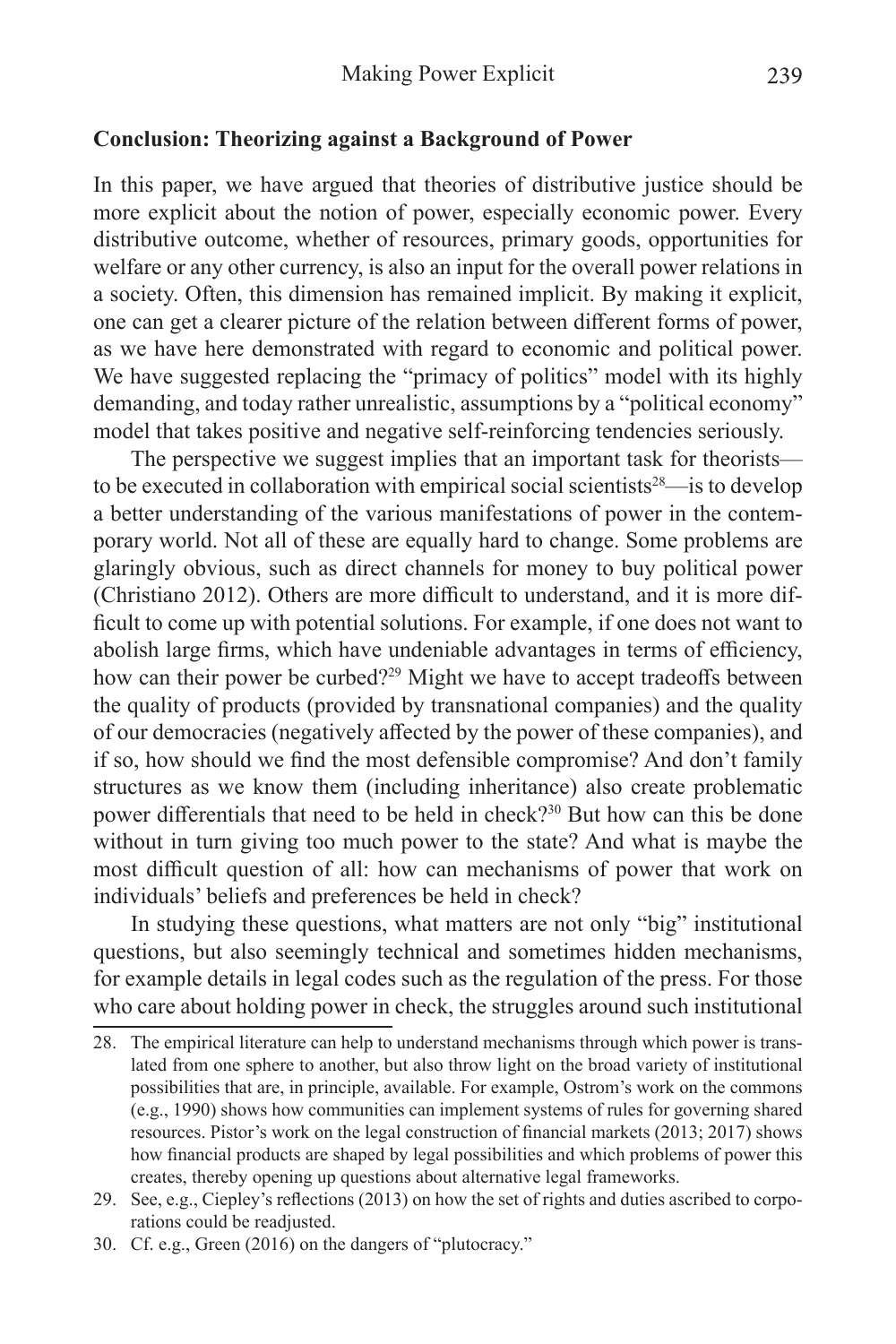details can be important levers. It is worth locating, analyzing, and explaining such mechanisms and providing arguments for why they should be dealt with in one way or another from a perspective of justice.

At this point, we can move onto a meta-level, and situate the very act of normative theorizing within the picture we have sketched. Theorizing about alternative institutional frameworks—whether about large-scale alternatives or smaller, gradual changes—is itself a form of exercising power, or of countering other forms of power: the kind of power that acts on people's beliefs and preferences. It works against reifying existing institutions, by pointing out how different things could be, and it develops proposals for alternative institutional possibilities. In this way, political theorists can contribute, together with many others such as artists, writers, and activists, to shifts in the ideological landscape that will hopefully help catalyze broader changes. They can do so, for example, by changing the feasibility constraints created by certain ideologies (Herzog 2015), or by pointing out how much the institutional reality deviates from the values officially embodied in constitutions and political speeches. The claim that certain power structures are unavoidable, that "there is no alternative," as Thatcher had famously put it, is itself an exercise of power, which aims at undercutting proposals to change institutions. It deserves to be countered by a resolute denial, backed up by examples of institutional reforms that have indeed brought progress with regard to justice.

At the most abstract level, our picture thus also offers the possibility of reflexively capturing the role of normative theorizing. It can have a performative effect in which it makes the principles or values that it theorizes more likely to come about. While theorists can never fully predict whether or how this will happen—their messages might, after all, also become completely distorted and abused for political purposes they do not share—it does not seem too much to require some level of reflexive awareness about one's own role from theorists who emphasize the importance of power relations. Theorists should be able to answer questions about whether their approaches support "the powers that be," or whether they contribute, directly or indirectly, to a critical scrutiny of existing power relations that seem problematic. Such reflexive awareness should be part of what it means to be a theorist, whether one works on "big" foundational questions about values and principles or on "smaller" questions that might nonetheless be of great practical importance for justice.<sup>31</sup>

*Rutger Claassen Lisa Herzog Utrecht University University of Groningen* r.j.g.claassen@uu.nl  $1.m.$ herzog@rug.nl

<sup>31.</sup> We would like to thank audiences at the European Society for Analytic Philosophy's Conference in Munich (2017), the Münchner Kompetenzzentrum Ethik (2017), and the Man-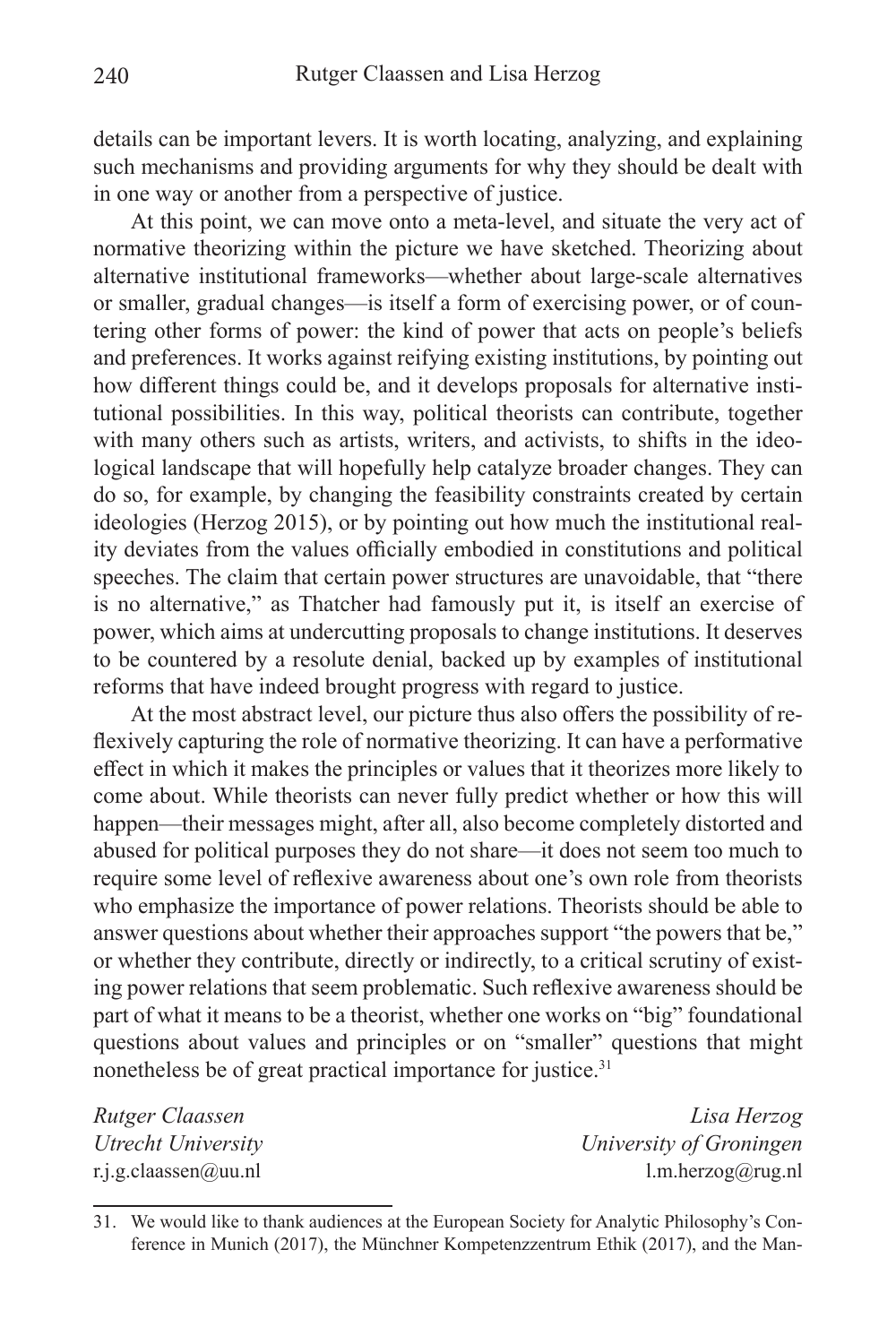# **References**

- Acemoglou, Daron, and James Robinson. 2012. *Why Nations Fail: The Origins of Power, Prosperity, and Poverty*. New York: Crown Publishers. https://doi.org/10.1355/ae29-2j
- Allen, Amy. 1999. *The Power of Feminist Theory: Domination, Resistance, Solidarity*. Boulder, CO: Westview Press.
- Allen, Amy. 2016. "Feminist Perspectives on Power," *The Stanford Encyclopedia of Philosophy* (Fall 2016 Edition), ed. Edward N. Zalta. https://plato.stanford.edu/ archives/fall2016/entries/feminist-power/.
- Arnold, Samuel. 2012. "The Difference Principle at Work," *The Journal of Political Philosophy* 20(1): 94–118. https://doi.org/10.1111/j.1467-9760.2010.00393.x
- Bachrach, P., and M. S. Baratz. 1962. "The Two Faces of Power," *American Political Science Review* 56(4): 941–52. https://doi.org/10.2307/1952796
- Baldwin, D. A. 1980. "Interdependence and Power: A Conceptual Analysis," *International Organizations* 34(4): 471–506. https://doi.org/10.1017/S0020818300018828
- Barry, Brian. 2002. "Capitalists Rule OK? Some Puzzles about Power," *Politics, Philosophy & Economics* 1(2): 155–84. https://doi.org/10.1177/1470594X02001002001
- Bell, Stephen, and Andrew Hindmoor. 2015. *Masters of the Universe, Slaves of the Market*. Cambridge, MA: Harvard University Press. https://doi.org/10.4159/9780674425590
- Berman, Sheri. 2006. *The Primacy of Politics: Social Democracy and the Making of Europe's Twentieth Century*. Cambridge: Cambridge University Press. https://doi.org/10.1017/CBO9780511791109
- Bowles, Samuel, and Herbert Gintis. 2013. "A Political and Economic Case for the Democratic Enterprise," *Economics & Philosophy* 9: 75–100. https://doi.org/10.1017/S0266267100005125
- Brennan, Geoffrey, and James M. Buchanan. 1985. *The Reason of Rules: Constitutional Political Economy*. Cambridge: Cambridge University Press. https://doi.org/10.1017/CBO9780511895937
- Buchanan, James M. 1954. "Individual Choice in Voting and the Market," *Journal of Political Economy* 62(4): 334–43. https://doi.org/10.1086/257538
- Buchanan, James M. 1986. "The Constitution of Economic Policy," Prize Lecture: Lecture to the Memory of Alfred Nobel, December 8. Available at http://www.nobel prize.org/nobel\_prizes/economic-sciences/laureates/1986/buchanan-lecture.html.
- Buchanan, James M., and Roger D. Congleton. 1998. *Politics by Principle, Not Interest*. Cambridge: Cambridge University Press.
- Buchanan, James M., and Gordon Tullock. 1962. *The Calculus of Consent*. Ann Arbor: University of Michigan Press.

chester Workshop in Political Theory (2017), for their remarks and suggestions. Rutger Claassen thanks the Dutch Research Council (NWO) for funding under grant no. 360-20- 390. We thank the reviewers at the journal for their helpful comments.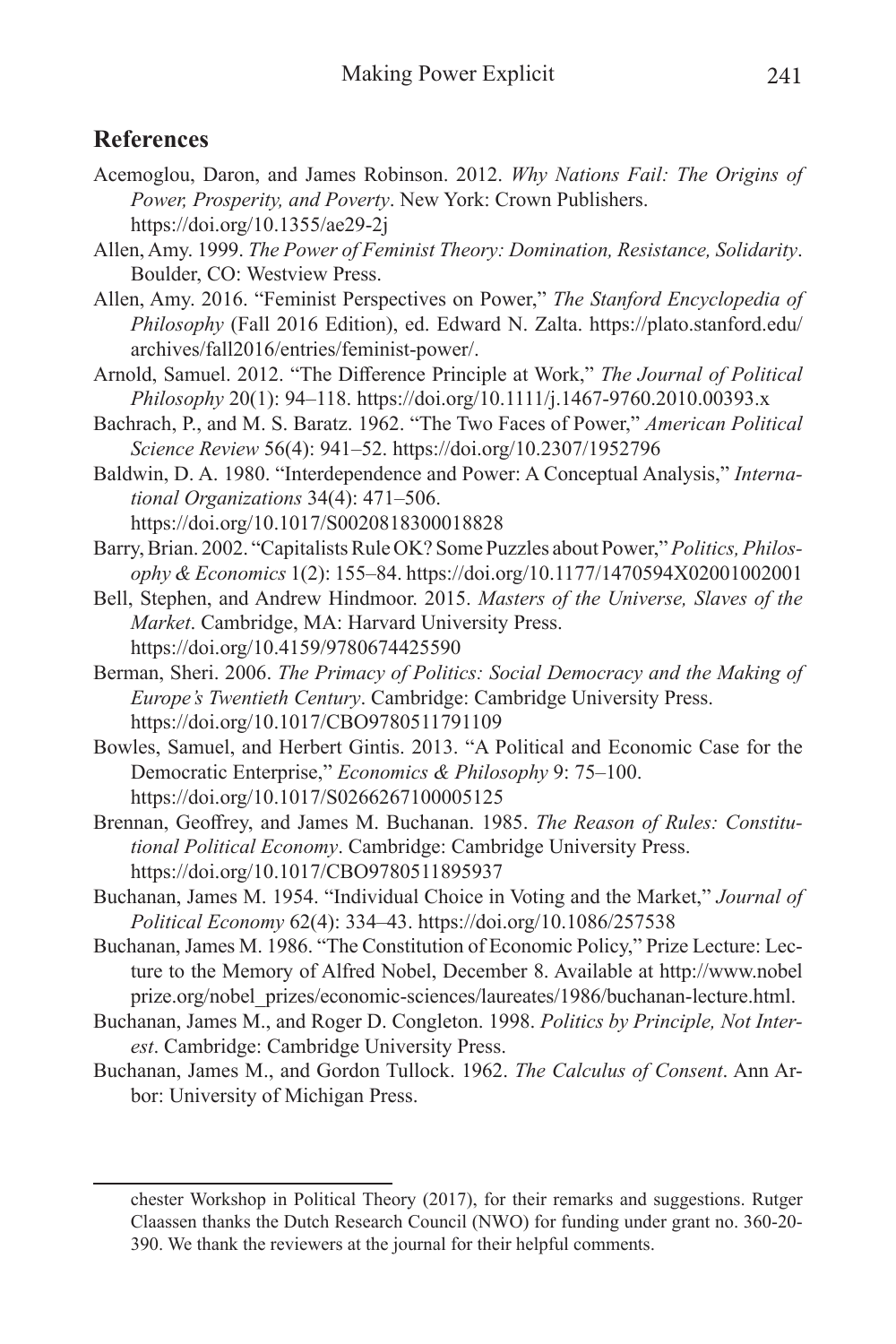- Christiano, Thomas. 2010. "The Uneasy Relationship between Democracy and Capital," *Social Philosophy & Policy* 27(1): 195–217. https://doi.org/10.1017/S0265052509990082
- Christiano, Thomas. 2012. "Money in Politics," in *The Oxford Handbook of Political Philosophy*, ed. David Estlund, 241–57. Oxford: Oxford University Press. https://doi.org/10.1093/oxfordhb/9780195376692.013.0013
- Christiano, Thomas. 2016. "The Tension between the Nature and the Norm of Voluntary Exchange," *The Southern Journal of Philosophy* 54(S1: Spindel Supplement): 109–29. https://doi.org/10.1111/sjp.12189
- Ciepley, David. 2013. "Beyond Public and Private: Toward a Political Theory of the Corporation," *American Political Science Review* 107(1): 139–58. https://doi.org/10.1017/S0003055412000536
- Claassen, Rutger. 2009. "Institutional Pluralism and the Limits of the Market," *Politics, Philosophy & Economics* 8(4): 420–47. https://doi.org/10.1177/1470594X09345479
- Claassen, Rutger. 2016. "Justice in Regulation: Towards a Liberal Account," in *Theorizing Justice: Novel Insights, Future Directions*, ed. Jay Drydyk and Krushil Watene, 153–72. London: Rowman & Littlefield.
- Claassen, Rutger, and Lisa Herzog. 2019. "Why Economic Agency Matters: An Account of Structural Domination in the Economic Realm," *European Journal of Political Theory*, online first. https://doi.org/10.1177/1474885119832181
- Clegg, Steward, and Mark Haugaard, eds. 2009. *The SAGE Handbook of Power*. London: Sage.
- Cohen, G. A. 1997. "Where the Action Is: On the Site of Distributive Justice," *Philosophy and Public Affairs* 26: 3–30.
	- https://doi.org/10.1111/j.1088-4963.1997.tb00048.x
- Culpepper, Pepper D., and Raphael Reinke. 2014. "Structural Power and Bank Bailouts in the United Kingdom and the United States," *Politics & Society* 42(4): 427–54. https://doi.org/10.1177/0032329214547342
- Dahl, R. 1957. "The Concept of Power," *Behavioral Science* 2(3): 201–15. https://doi.org/10.1002/bs.3830020303
- Dietsch, Peter. 2010. "The Market, Competition, and Equality," *Politics, Philosophy & Economics* 9(2): 213–44. https://doi.org/10.1177/1470594X09359148
- Dietsch, Peter. 2015. *Catching Capital: The Ethics of Tax Competition*. New York: Oxford University Press.
	- https://doi.org/10.1093/acprof:oso/9780190251512.001.0001
- Dowding, Keith. 2003. "Resources, Power and Systematic Luck: A Response to Barry," *Politics, Philosophy & Economics* 2(3): 305–22. https://doi.org/10.1177/1470594X030023002
- Dowding, Keith, ed. 2011. *Encyclopedia of Power*. Los Angeles: Sage. https://doi.org/10.4135/9781412994088
- Dowding, Keith. 2017. *Power, Luck and Freedom: Collected Essays*. Manchester: Manchester University Press.

https://doi.org/10.7228/manchester/9781526107282.001.0001

Dworkin, Ronald. 2000. *Sovereign Virtue*. Cambridge, MA: Harvard University Press.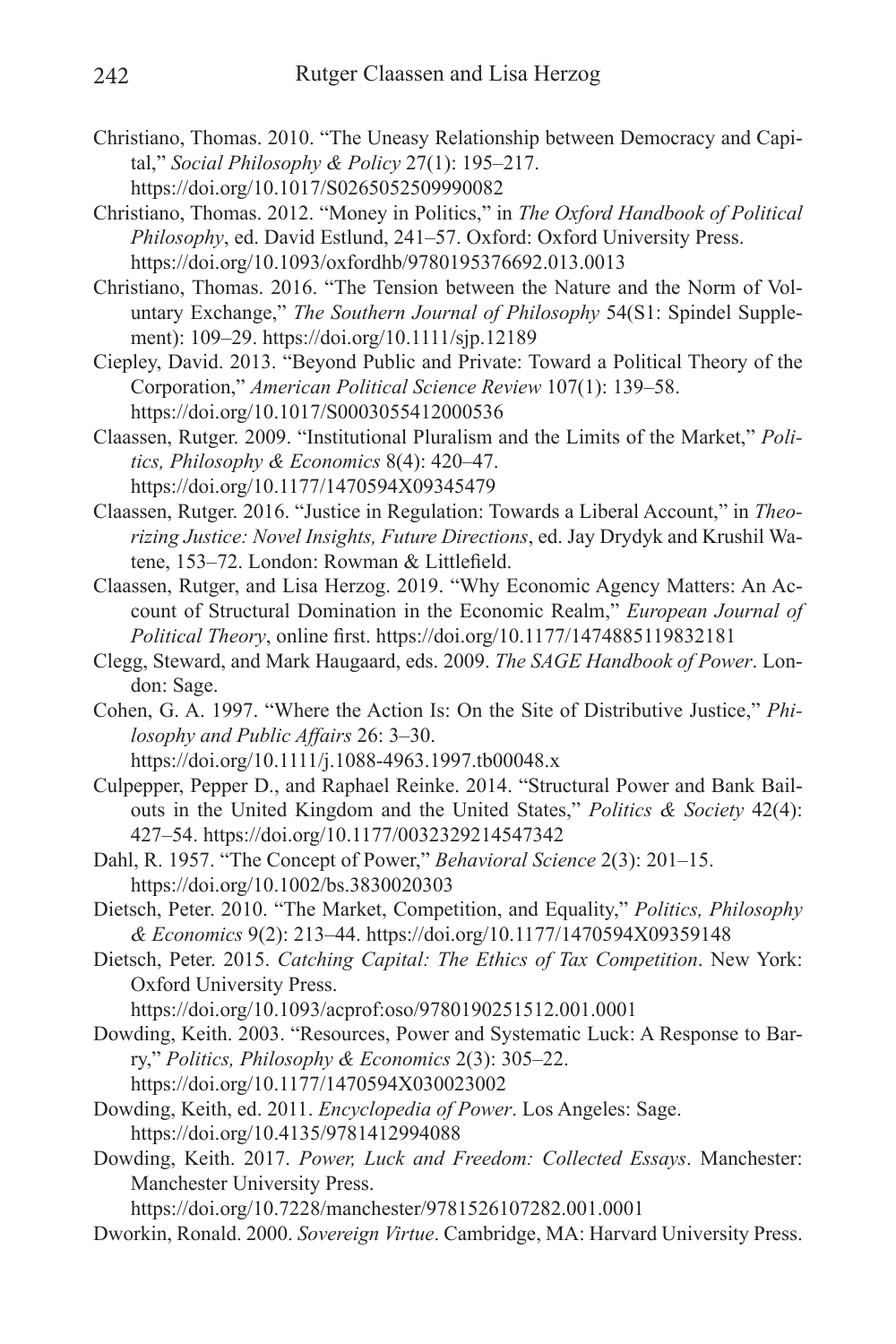- Forst, Rainer. 2015. "Noumenal Power," *Journal of Political Philosophy* 23(1): 111– 27. https://doi.org/10.1111/jopp.12046
- Foucault, Michel. 1995. *Discipline and Punish: The Birth of the Prison*. New York: Vintage.
- Freeman, Samuel. 2011. "Capitalism in the Classical and High Liberal Tradition," *Social Philosophy and Policy* 28(2): 19–55. https://doi.org/10.1017/S0265052510000208
- Galbraith, James K. 2014. "*Kapital* for the Twenty-First Century?," *Dissent Magazine* (Spring). Available at https://www.dissentmagazine.org/article/kapital-for-thetwenty-first-century. https://doi.org/10.1353/dss.2014.0032
- Galston, W. A. 2010. "Realism in Political Theory," *European Journal of Political Theory* 9(4): 385–411. https://doi.org/10.1177/1474885110374001
- George, David. 2001. *Preference Pollution: How Markets Create the Desires We Dislike*. Ann Arbor: University of Michigan Press. https://doi.org/10.3998/mpub.17267
- Geuss, Raymond. 2008. *Philosophy and Real Politics*. Princeton, NJ: Princeton University Press.
- Gilens, Martin, and Benjamin I. Page. 2014. "Testing Theories of American Politics: Elites, Interest Groups, and Average Citizens," *Perspectives on Politics* 12(3): 564–81. https://doi.org/10.1017/S1537592714001595
- Green, Jeffrey E. 2016. "Liberalism and the Problem of Plutocracy," *Constellations*  23(1): 84–95. https://doi.org/10.1111/1467-8675.12147
- Hall, Peter A., and David Soskice. 2001 "An Introduction to Varieties of Capitalism," in *Varieties of Capitalism: The Institutional Foundations of Comparative Advantage*, ed. Peter A. Hall and David Soskice, 1–68. Oxford: Oxford University Press. https://doi.org/10.1093/0199247757.003.0001
- Herzog, Lisa. 2013. *Inventing the Market: Smith, Hegel, and Political Theory*. Oxford: Oxford University Press.

https://doi.org/10.1093/acprof:oso/9780199674176.001.0001

- Herzog, Lisa. 2015. "Distributive Justice, Feasibility Gridlocks, and the Harmfulness of Economic Ideology," *Ethical Theory and Moral Practice* 18(5): 957–69. https://doi.org/10.1007/s10677-015-9565-9
- Herzog, Lisa, ed. 2017. *Just Financial Markets? Finance in a Just Society*. Oxford: Oxford University Press. https://doi.org/10.1093/oso/9780198755661.003.0001
- Hindmoor, Andrew, and Josh McGeechan. 2013. "Luck, Systematic Luck and Business Power: Lucky All the Way Down or Trying Hard to Get What It Wants without Trying," *Political Studies* 61: 834–50.

https://doi.org/10.1111/j.1467-9248.2012.00981.x

- Holcombe, Randall. 2018. *Political Capitalism: How Economic and Political Power Is Made and Maintained*. Cambridge: Cambridge University Press. https://doi.org/10.1017/9781108637251
- Jugov, Tamara. 2020. "Systemic Domination as Ground of Justice," *European Journal of Political Theory* 19(1): 47–66. https://doi.org/10.1177/1474885117690905
- Laborde, Cecile. 2010. "Republicanism and Global Justice," *European Journal of Political Theory* 9(1): 48–69. https://doi.org/10.1177/1474885109349404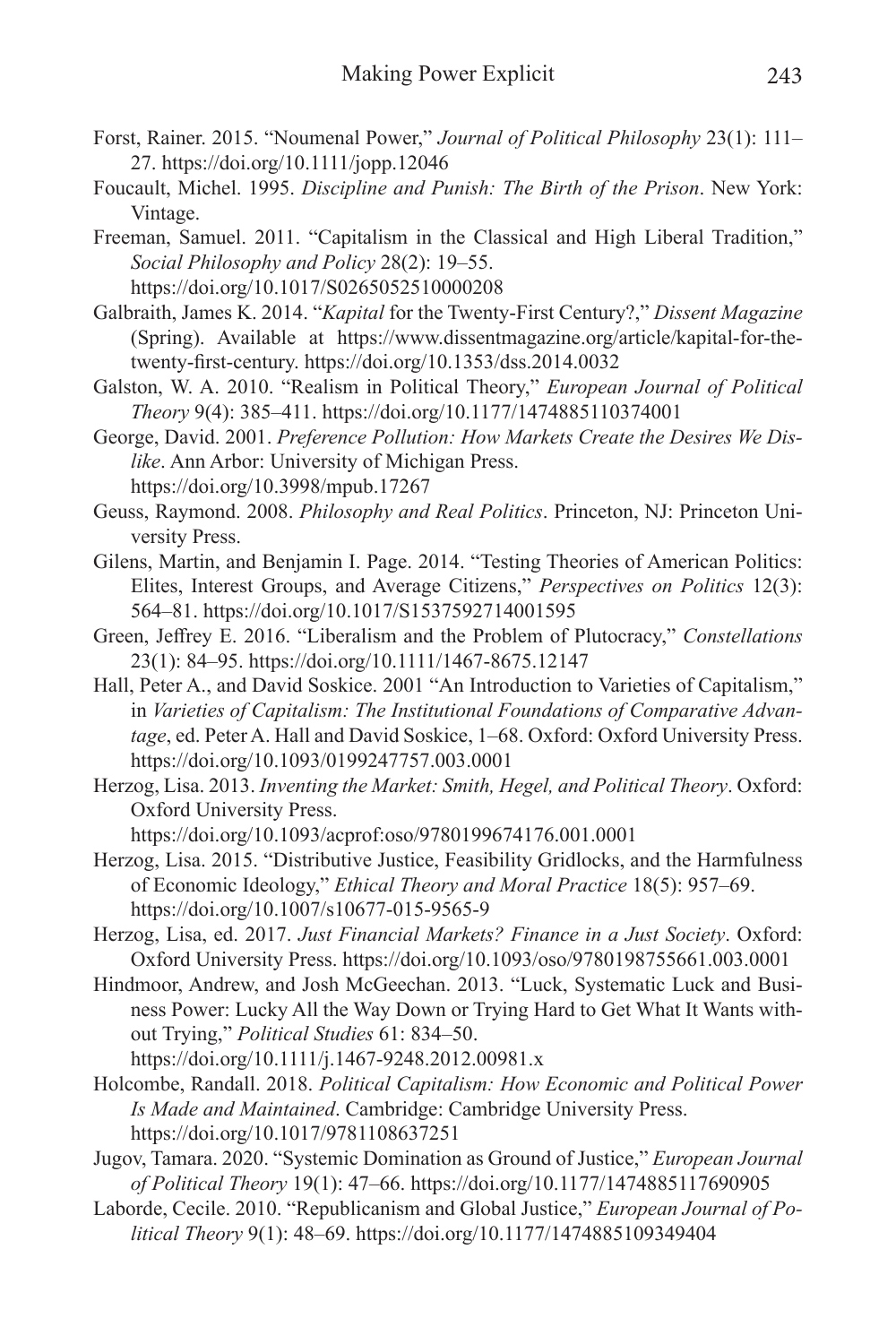- Lovett, Frank. 2009. "Domination and Distributive Justice," *The Journal of Politics*  71(3): 817–30. https://doi.org/10.1017/S0022381609090732
- Lovett, Frank. 2010. *A General Theory of Domination and Justice*. Oxford: Oxford University Press. https://doi.org/10.1093/acprof:oso/9780199579419.001.0001
- Lukes, Steven. 1974. *Power: A Radical View*. London: Macmillan. https://doi.org/10.1007/978-1-349-02248-9
- Lukes, Steven. 2005. *Power: A Radical View*, 2nd expanded edition. New York: Palgrave. https://doi.org/10.1007/978-0-230-80257-5\_2
- Lukes, Steven. 2016. "Power and Economics," in *Who Runs the Economy?*, ed. Robert Skidelsky and Nan Craig, 17–25. London: Macmillan. https://doi.org/10.1057/978-1-137-58017-7\_2
- Machin, Dean J. 2013. "Political Equality and the 'Super-Rich': Their Money or (Some of) Their Political Rights," *Res Publica* 19(2): 121–39. https://doi.org/10.1007/s11158-012-9200-8
- Morris, Peter. 2007. *Power: A Philosophical Analysis*, 2nd edition. Manchester: Manchester University Press.
- North, Douglas. 1990. *Institutions, Institutional Change, and Economic Performance*. Cambridge: Cambridge University Press.
	- https://doi.org/10.1017/CBO9780511808678
- O'Neill, Martin. 2017. "Philosophy and Public Policy after Piketty," *The Journal of Political Philosophy* 25(3): 343–75. https://doi.org/10.1111/jopp.12129
- Olson, Mancur. 1993. "Dictatorship, Democracy and Development," *American Political Science Review* 87(3): 567–76. https://doi.org/10.2307/2938736
- Ostrom, Elinor. 1990. *Governing the Commons: The Evolution if Institutions for Collective Action*. Cambridge: Cambridge University Press. https://doi.org/10.1017/CBO9780511807763
- Pansardi, Pamela. 2013. "A Non-Normative Theory of Power and Domination," *Critical Review of International Social and Political Philosophy* 16(5): 614–33. https://doi.org/10.1080/13698230.2012.691204
- Pettit, Philip. 2012. *On the People's Terms: A Republican Theory and Model of Democracy*. Cambridge: Cambridge University Press. https://doi.org/10.1017/CBO9781139017428
- Piketty, Thomas. 2014. *Capital in the 21st Century*. Cambridge, MA: Belknap Press.
- Pistor, Katharina. 2013. "A Legal Theory of Finance," *Journal of Comparative Economics* 41(2): 315–30. https://doi.org/10.1016/j.jce.2013.03.003
- Pistor, Katharina. 2017. "Money's Legal Hierarchy," in *Just Financial Markets? Finance in a Just Society*, ed. Lisa Herzog, 185–204. Oxford: Oxford University Press.
- Polanyi, Karl. 1944. *The Great Transformation*. Boston: Beacon Press.
- Rahman, K. Sabeel. 2016. "Democracy against Domination: Contesting Economic Power in Progressive and Neorepublican Political Theory," *Contemporary Political Theory* 16(1): 41–64. https://doi.org/10.1057/cpt.2016.12
- Rahman, K. Sabeel. 2017. *Democracy against Domination*. New York: Oxford University Press. https://doi.org/10.1093/acprof:oso/9780190468538.001.0001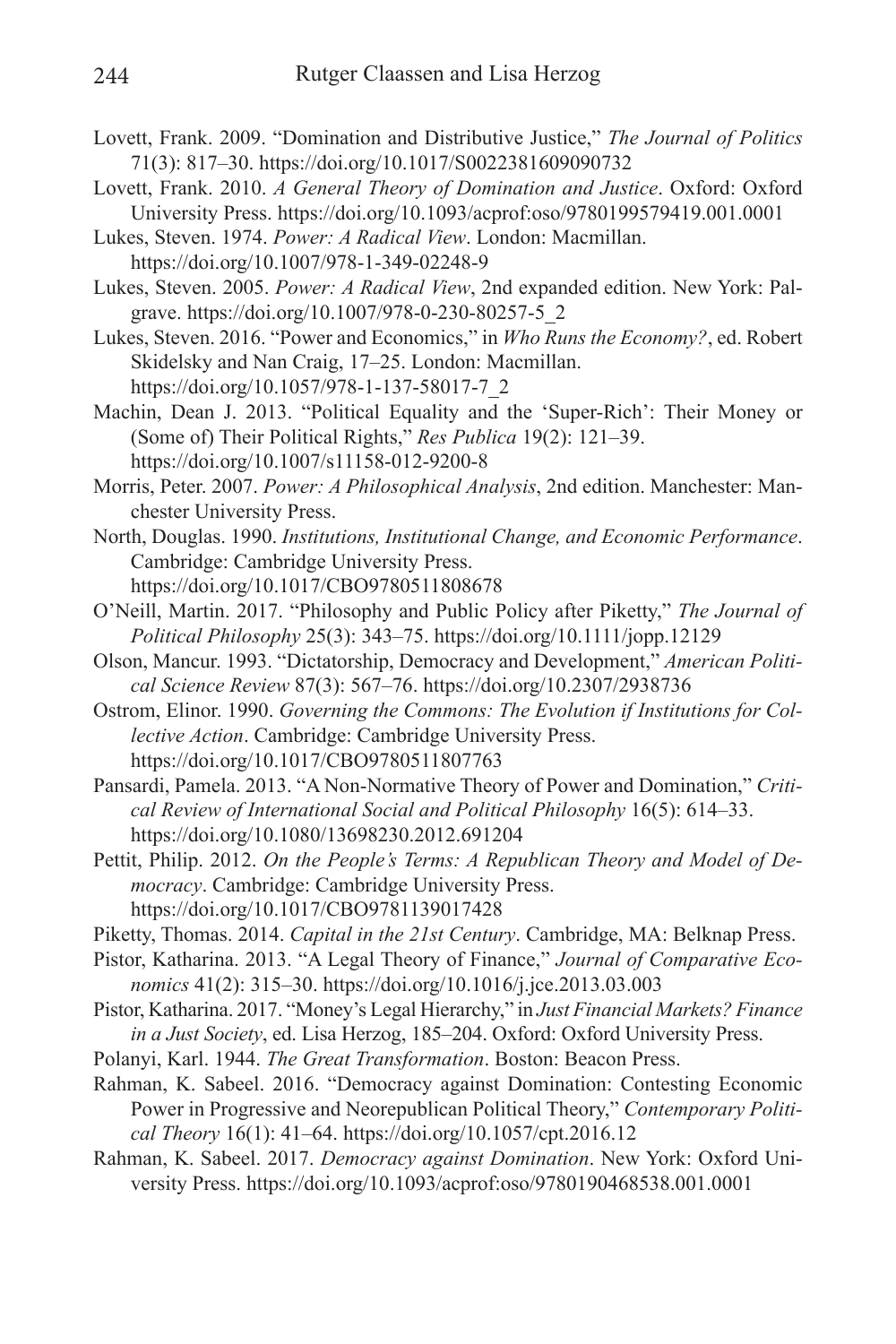- Rausser, Gordon C., Johan Swinnen, and Pinhas Zusman. 2011. *Political Power and Economic Policy: Theory, Analysis, and Empirical Applications*. Cambridge: Cambridge University Press.
- Rawls, John. 1999. *A Theory of Justice*, revised edition. Cambridge, MA: Belknap Press of Harvard University Press.
- Reich, Robert B. 2015. *Saving Capitalism: For the Many, Not the Few*. New York: Alfred A. Knopf.
- Rodrik, Dani. 2015. *Economics Rules: Why Economics Works, When It Fails, and How to Tell the Difference*. New York: Oxford University Press.
- Ron, Amit. 2008. "Power: A Pragmatist, Deliberative (and Radical) View," *The Journal of Political Philosophy* 16(3): 272–92.
	- https://doi.org/10.1111/j.1467-9760.2008.00305.x
- Ronzoni, Miriam. 2009. "The Global Public Order: A Case of Background Injustice? A Practice-Dependent Account," *Philosophy & Public Affairs* 37(3): 229–56. https://doi.org/10.1111/j.1088-4963.2009.01159.x
- Rossi, Enzo, and Matt Sleat. 2014. "Realism in Normative Political Theory," *Philosophy Compass* 9(10): 689–701. https://doi.org/10.1111/phc3.12148
- Rousseau, J. J. 1997 (1750). *The Discourses and Other Early Political Writings*, ed. Victor Gourevitch. Cambridge: Cambridge University Press.
- Ruggie, John Gerard. 1982. "International Regimes, Transactions, and Change: Embedded Liberalism in the Postwar Economic Order," *International Organization* 36(2): 379–415. https://doi.org/10.1017/S0020818300018993
- Sandel, Michael J. 2012. *What Money Can't Buy: The Moral Limits of Markets*. New York: Farrar Straus Giroux.
- Satz, Debra. 2010. *Why Some Things Should Not Be for Sale: The Moral Limits of Markets*. Oxford: Oxford University Press.
	- https://doi.org/10.1093/acprof:oso/9780195311594.001.0001
- Scott, John. 2001. *Power*. Cambridge: Polity.
- Smith, Adam. 1976 (1776). *An Inquiry into the Nature and Causes of the Wealth of Nations*, ed. D. D. Raphael and A. L. Macfied. Oxford: Clarendon Press.
- Stears, Marc. 2007. "Liberalism and the Politics of Compulsion," *British Journal of Political Science* 37(3): 533–53. https://doi.org/10.1017/S0007123407000270
- Stiglitz, Joseph E. 2013. "Nobel Laureate Economist Says American Inequality Didn't Just Happen. It Was Created. How to Keep Power at the Top of Society," *Evonomics*. http://evonomics.com/nobel-prize-economist-says-american-inequalitydidnt-just-happen-it-was-created/.
- Taylor, Robert S. 2013. "Market Freedom as Antipower," *American Political Science Review* 107(3): 593–602. https://doi.org/10.1017/S0003055413000300
- Thompson, Michael J. 2013a. "A Functionalist Theory of Social Domination," *Journal of Political Power* 6(2): 179–99. https://doi.org/10.1080/2158379X.2013.805922
- Thompson, Michael J. 2013b. "Reconstructing Republican Freedom: A Critique of the Neo-Republican Concept of Freedom as Non-Domination," *Philosophy & Social Criticism* 39(3): 277–98. https://doi.org/10.1177/0191453712473081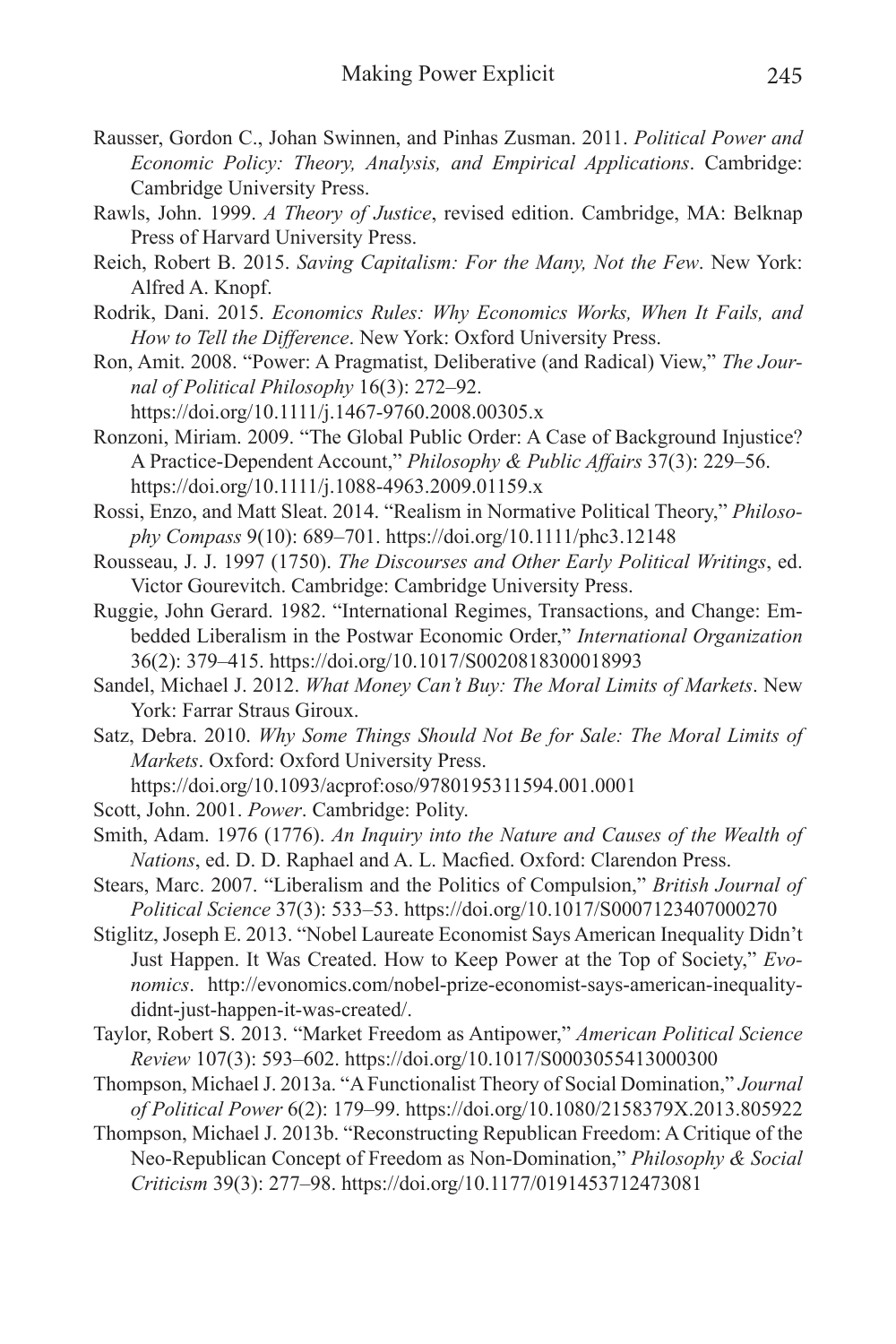- Thompson, Michael J. 2018. "The Two Faces Of Domination in Republican Political Theory," *European Journal of Political Theory* 17(1): 1–20. https://doi.org/10.1177/1474885115580352
- Tullock, Gordon. 1967. "The Welfare Costs of Tariffs, Monopolies, and Theft," *Western Economic Journal* 5(3): 224–32.
	- https://doi.org/10.1111/j.1465-7295.1967.tb01923.x
- Valentini, Laura. 2012. "Ideal vs. Non-Ideal Theory: A Conceptual Map," *Philosophy Compass* 7(9): 654–64. https://doi.org/10.1111/j.1747-9991.2012.00500.x
- van Bavel, Bas. 2016. *Invisible Hand: How Market Economies Have Emerged and Declined since AD 500*. Oxford: Oxford University Press.
- https://doi.org/10.1093/acprof:oso/9780199608133.001.0001
- Vitali, Stefania, James B. Glattfelder, and Stefano Battiston. 2011. "The Network of Global Corporate Control," *Plos One* 6(10): e25995. https://doi.org/10.1371/journal.pone.0025995
- Walzer, Michael. 1983. *Spheres of Justice: A Defense of Pluralism and Equaliy*. New York: Basic Books.
- Wartenberg, Thomas. 1990. *The Forms of Power: From Domination to Transformation*. Philadelphia: Temple University Press.
- Weber, Max. 1968. *Economy and Society: An Outline of Interpretive Sociology*, ed. Guenther Roth. New York: Bedminster Press.
- Wenar, Leif. 2015. *Blood Oil: Tyrants, Violence, and the Rules that Run the World*. Oxford: Oxford University Press.
- Williams, Bernard. 2005. "Realism and Moralism in Political Theory," in *In the Beginning Was the Deed*, 1–17. Princeton, NJ: Princeton University Press.